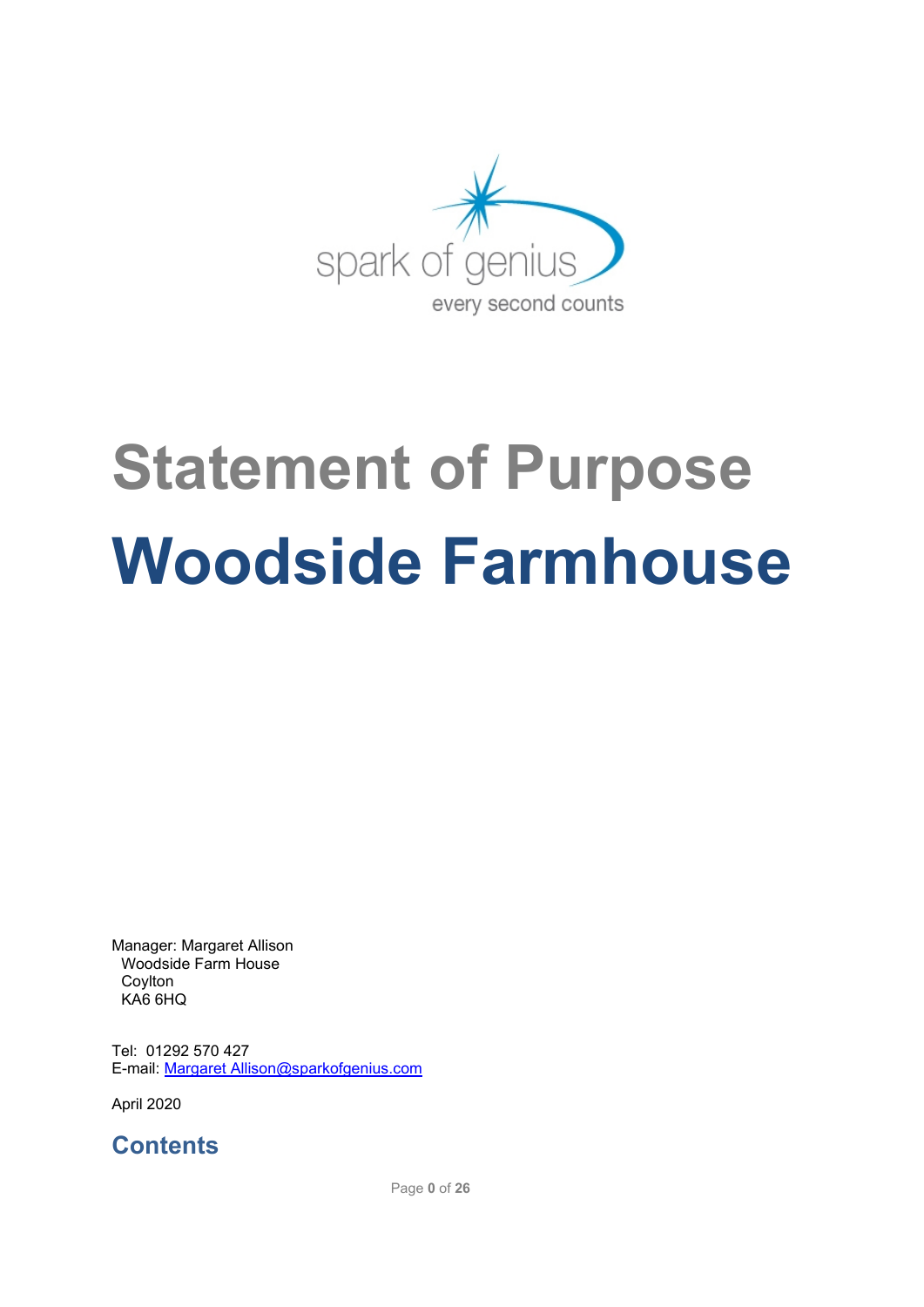## **1. Contact Details**

#### **2. Caring for Children**

- Spark of Genius Services Aims and Objectives
- Spark of Genius & Philosophy
- Aims, Objectives and Ethos of Woodside
- Service Outcomes
- How the Service Meets these Outcomes
- About Woodside, Facilities and Recreational Activities
- About the Children who will live at Woodside
- Admission Procedures and Transition Planning
- Care Planning and Outcomes Measurement
- Safeguarding Children and Young People
- Consultation with Young People, Families and External Agencies
- Anti Bullying Procedures
- Promoting Cultural, Linguistic and Religious Needs
- Anti-discriminatory Practice
- Children Missing from the Home
- Suggestions and Complaints
- Emergency Procedures

# **3. Promoting Positive Behaviour**

- **4. Education**
- **5. Health**

# **6. Staffing Matters**<br>Appendix 1 Staffing St

- 
- Appendix 1 Staffing Structure<br>Appendix 2 Staffing Information Appendix 2 Staffing Information<br>Appendix 3 Staff Team Experier
- **Staff Team Experience**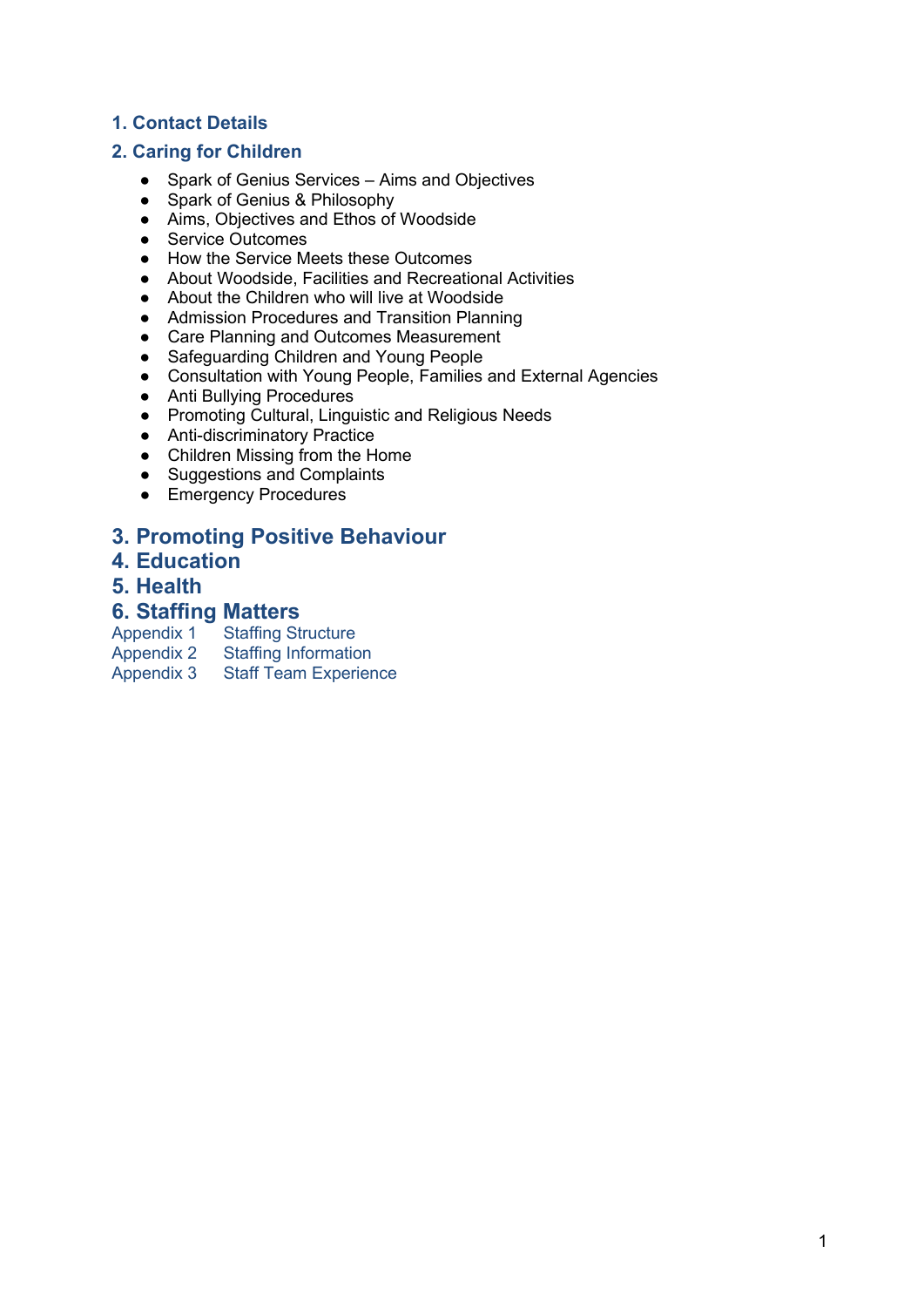# **1. Contact Details Registered Home Details**

Woodside

Coylton

Near Ayr

KA6 6HQ

# **Registered Manager**

Margaret Allison

Woodside

Coylton

Near Ayr

KA6 6HQ

# **Responsible Individual**

Stephen McGhee Spark of Genius Trojan House Pegasus Avenue Business Park Paisley PA1 2BH Email: zak.mcilhargey@sparkofgenius.com Tel: 0141 5872710

# **Registered Provider**

Spark of Genius Trojan House Pegasus Avenue Business Park Paisley PA1 2BH Tel: 0141 5872710

#### **2. Caring for Children**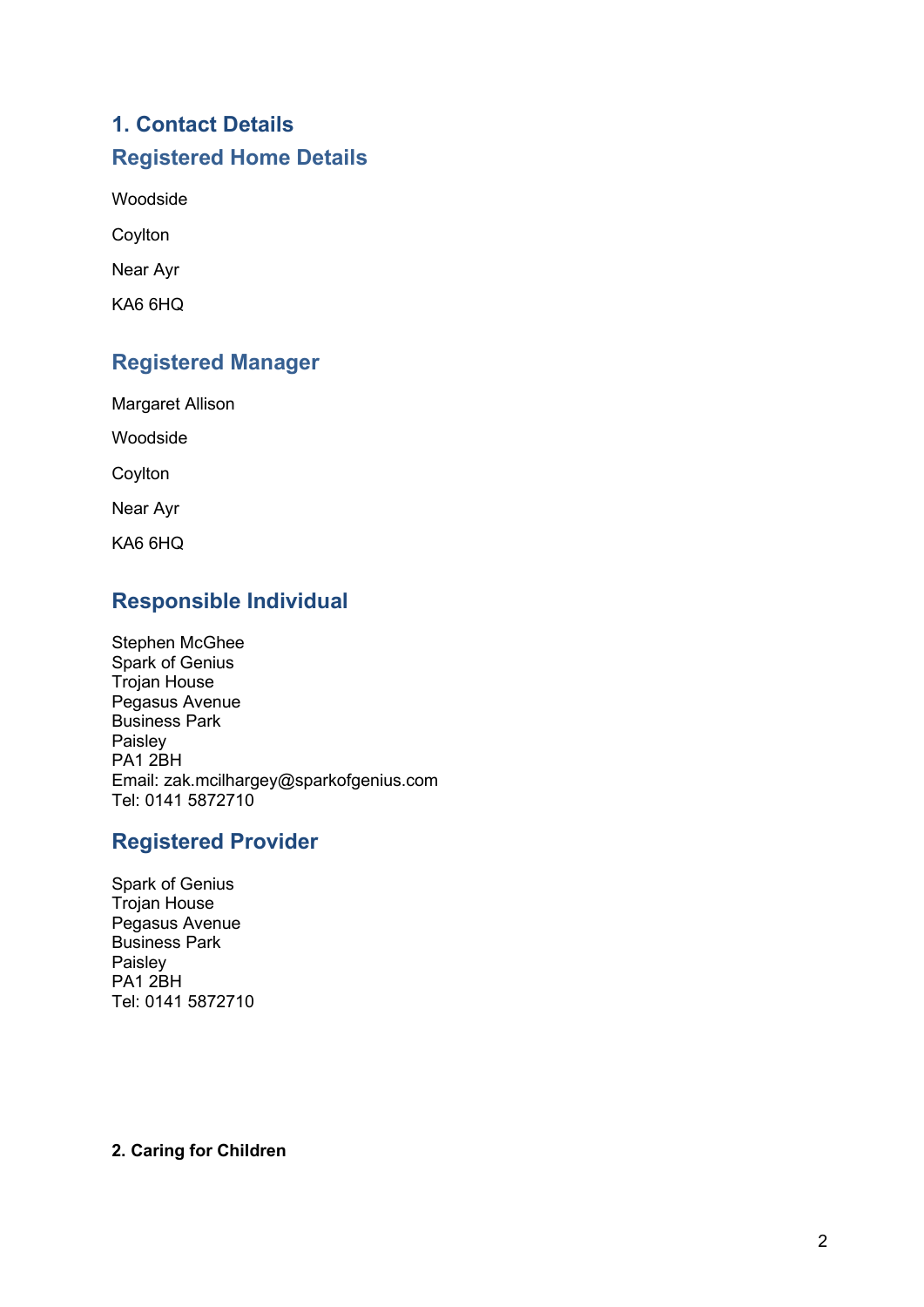#### **Spark of Genius ~ Aims and Objectives**

We aim to function as one coherent residential child care system; with consistent policies, practices, procedures and management across all of our homes. As part of this system, we will deliver care to the standards set out in the National Care Standards.

We can provide care for a group of up to five young people, on a medium or long term basis.

In all cases, our overall **Aim** is to provide care which:

- Helps a young person to make sense of past experiences and to develop coping strategies to deal with these.
- Provides young people with positive, stimulating and enjoyable experiences.
- Helps young people (and wherever possible their families/networks) to plan towards and achieve a positive and successful future.

#### Our **Objectives** are:

- To provide each individual young person with the highest quality of care and support achievable.
- To promote young people's self-confidence and self-esteem within a framework of equal opportunities and anti-discriminatory practice, recognising their individual potential and needs.
- To safeguard young people and promote their welfare, including positive health care and health education.
- To promote educational opportunities and achievement.
- To promote young people's contact with their families, unless this is clearly and explicitly determined not to be in their best interests.
- To promote young people's integration with the wider community/supportive networks.
- To assist with the preparation for all young people for an independent and fulfilling adult life.
- To work effectively as part of a multi-disciplinary helping team to ensure that the best interests of the young people and their families are met.
- To advocate on behalf of young people to assist them in achieving their potential

We are able to offer a truly integrated and holistic approach to service delivery and we are fully committed to:

- Adapting new and emerging practice models and assessment frameworks.
- The implementation of best practice and learning from research, theory and developments in the field of residential child care and education.
- Safer recruitment practices.
- Specialist training and continual professional development of staff teams.

Spark of Genius offers fundamental core services:

- Residential Care
- Education
- Crisis Intervention
- Adult Support Services and Community Support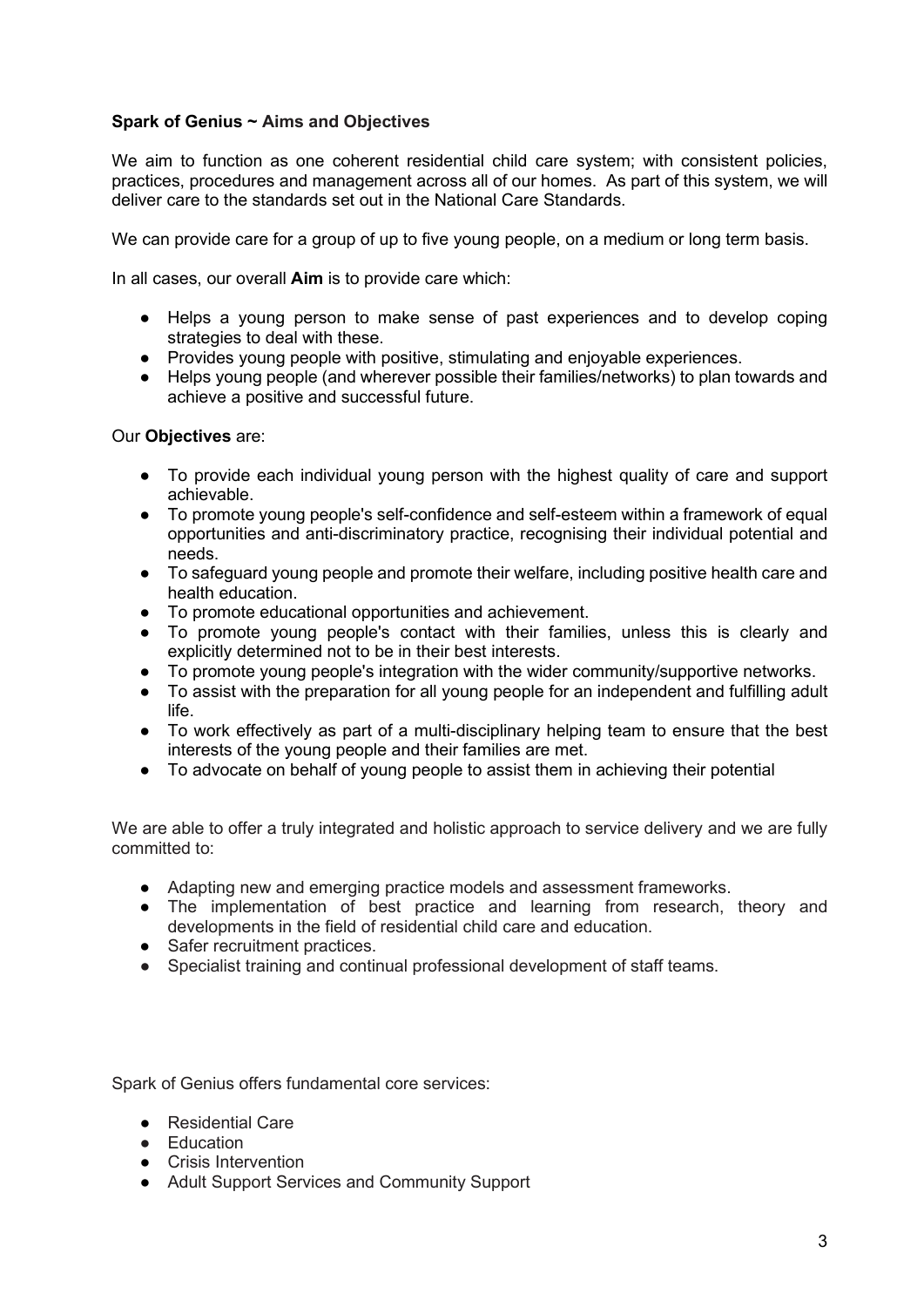Each core service is fully integrated so that a young person is able to transition smoothly between services at different points and developmental stages in their lives. Our model of child care offers a unique opportunity in our ability to completely personalise a package of care and education to meet the unique needs of each child being looked after at Woodside. Where possible, we endeavor to prepare the young person for integration back to their family environment and community. Over the last ten years, as an organisation, we have developed a comprehensive range of services for children who require specialist care and expertise which is unavailable within their local authority provision.

We aim to provide an optimal care setting for children in a group living environment and recognise that a key element of working with a diverse age range is to ensure robust safeguarding and in the meeting of different developmental needs.

We ensure this through:

- Expert assessment of need.
- Ensuring that all care plans and placements are appropriate for the care environment through careful placement matching on admission.
- Creating a culture of support within the peer group environment<br>● Ensuring that all practitioners are aware and respond appropriated
- Ensuring that all practitioners are aware and respond appropriately to the needs of the different age groups and developmental stages (training is specific to the age ranges and range of needs within the house at any time).

We have developed a staffing structure which consists of three teams of three staff on shift at any time on a rotational basis and two wakened night staff to meet the child's needs when at occupancy. We will increase staffing wherever required according to the needs and demands of the group.

#### **Spark of Genius ~ Ethos and Philosophy**

The Health and Social Care Standards identify five core principles which contribute to quality care practice in all residential settings, these are:

- 1. Dignity and Respect
- 2. Compassion
- 3. Be included
- 4. Responsive Care and Support
- 5. Wellbeing

Spark of Genius seeks to promote all of these principles at all times, by way of the following examples of good practice:

#### **Dignity and Respect**

- Spark of Genius supports, promotes and complies with the European Convention on the Rights of the Child.
- Staff have an active awareness of each young person's child's racial, cultural, religious and dietary needs, enabling the celebration of difference for all.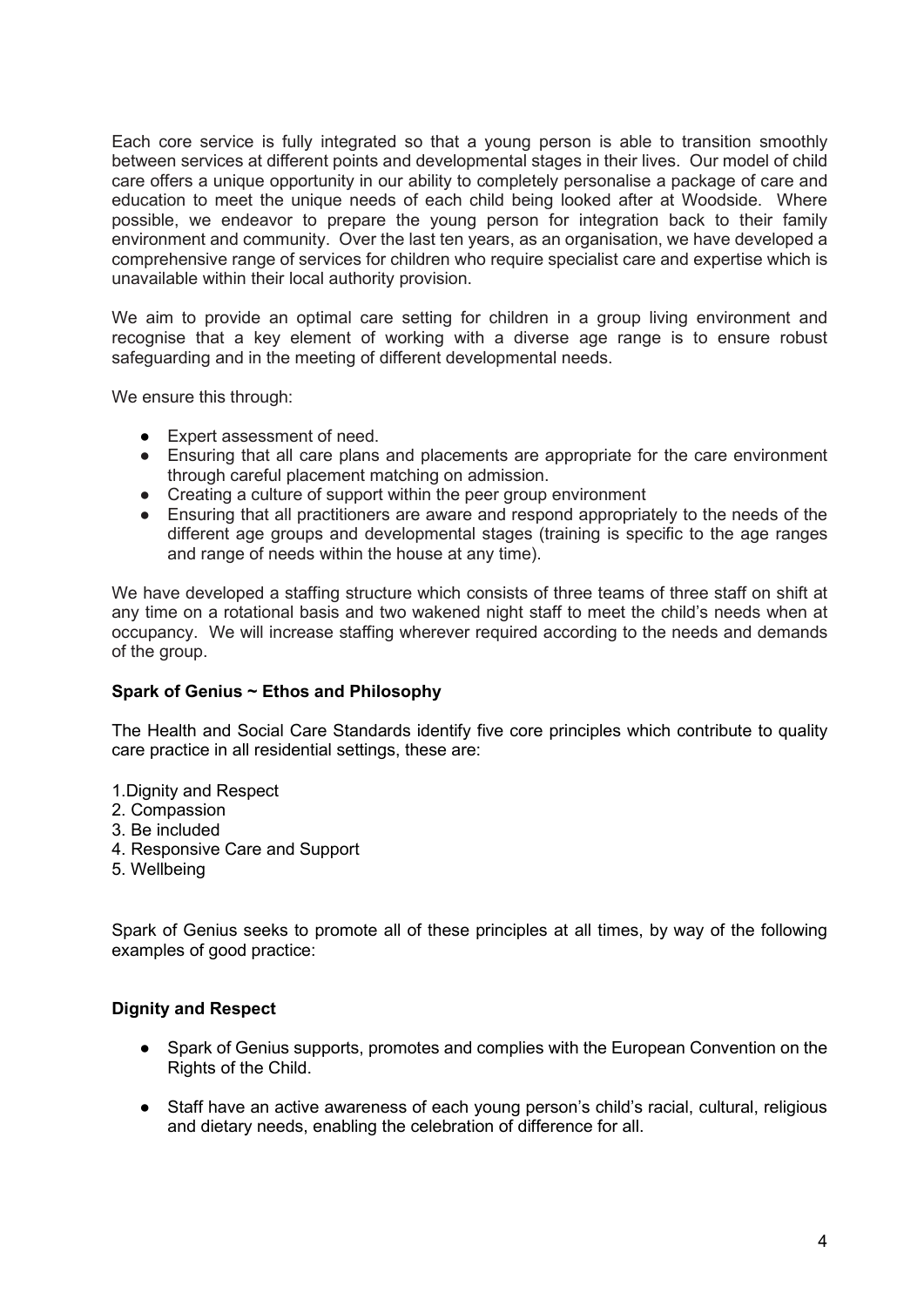- Spark of Genius uses techniques for managing young person's behaviour based principally on positive reinforcement and reward, avoiding punitive measures in reaction to negative behaviour(s), so that young people can learn from their mistakes and from the pro social modelling of staff and the adults around them.
- Information about all young people will remain confidential; information about one young person will not therefore be disclosed to another, or to any inappropriate source without permission.

#### **Compasion**

- All young people will receive sensitivity in practice, especially when dealing with personal issues.
- Spark of Genius provides a living environment and operational culture which places the needs of the young people as paramount, above all others.
- Care is taken to ensure that a homely environment is maintained, and the home does not develop an overtly institutional feel
- Spark of Genius actively promotes family contact, as appropriate and as agreed in the Care Plan for each young person.

Responsive care and support

- Spark of Genius provides a living environment and operational culture which encourages the development of self-confidence and allows young people appropriate opportunities to take some calculated risks within their learning journey.
- At Spark of Genius, each young person is able to access and record in their own personal file.
- Spark of Genius has developed an independent living skills programme, for young people to use in their learning journey towards independent living.
- The provision of clear information about how to complain or to resolve minor issues is available, to all young people, at all times.
- All young people have access to an independent advocacy service including the provision of a free-phone telephone service and text helpline to senior managers.

#### **Be Included**

- Each young person is encouraged to personalise their own bedroom within reason.
- New young people (following initial settling-in) will each be encouraged to personalise their own room.
- Young people are actively encouraged to share and influence (age appropriately) the day-to-day routines and practices within the house through a variety of means, including attending residents meetings.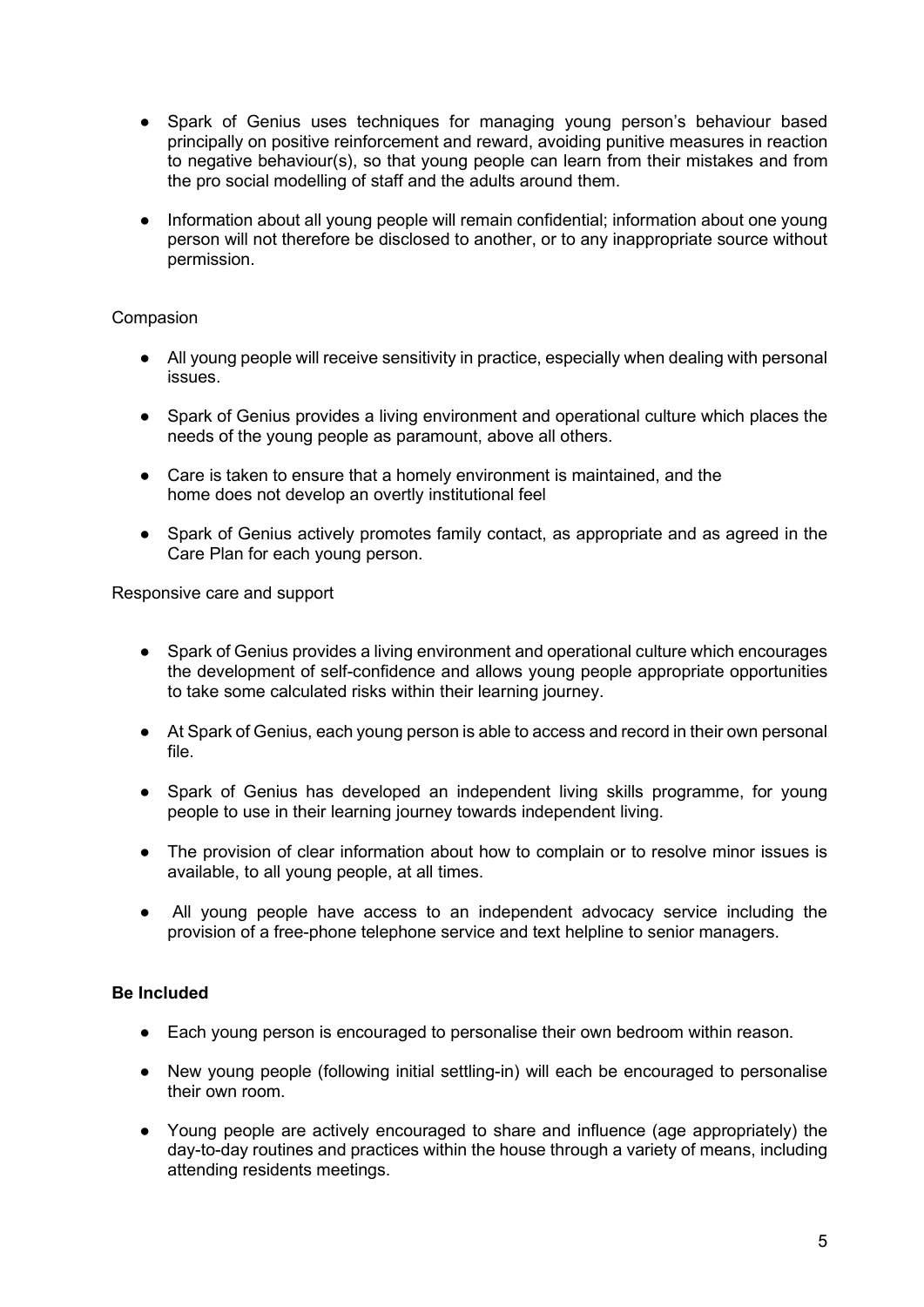- Young people are encouraged to exercise their own religious and cultural preferences.
- Young people are actively encouraged to partake in a wide variety of leisure activities.
- Each young person is given the opportunity to actively engage in, and influence the planning and delivery of services for them.

#### **Wellbeing**

- Spark of Genius provides a safe physical environment.
- Spark of Genius actively promotes social learning, so that all young people can learn to understand their rights and responsibilities within the home, within the community and towards others.
- All young people are made aware of how they should expect staff to behave, and what they should do if this is not their experience.
- All young people are provided with guidance and support, which informs them about how to influence decisions about their future.
- All young people are provided with information about the independent advocacy service and of how they can pursue a complaint (both formal and informal).
- A system of care planning and reviews (LAC system) is used throughout to ensure that service provision most appropriately meets health, education and social needs in order to maximise the future life chances for each young person.

#### **Aims, Objectives and Ethos of Woodside**

Woodside is a residential children's house owned and managed by Spark of Genius; this is one of multiple residential houses throughout Scotland and England. Spark of Genius offers residential care for young people no more than 6 young people within small houses in semi-rural areas. Our houses are selected on the basis that we ourselves would be happy to live in them and they are of a very high quality and specification. We firmly believe that residential care should be viewed as a positive choice for those young people who have to live away from home.

Woodside is a residential service for children with specific needs and emotional/ behavioural difficulties who need medium to long term specialist care. Education is provided at one of our learning centres located nearby and our young people travel to school and back every day; we also support our young people in attending mainstream or alternative education, training or work placements wherever possible.

We are able to provide an innovative range of services to meet the individual needs of children and young people and we strive to:

• Create a warm, family environment without the emotional intensity of the original family home. To achieve this each young person's opinions are central to the house's operation and we endeavour to democratically agree any changes. Young people are regularly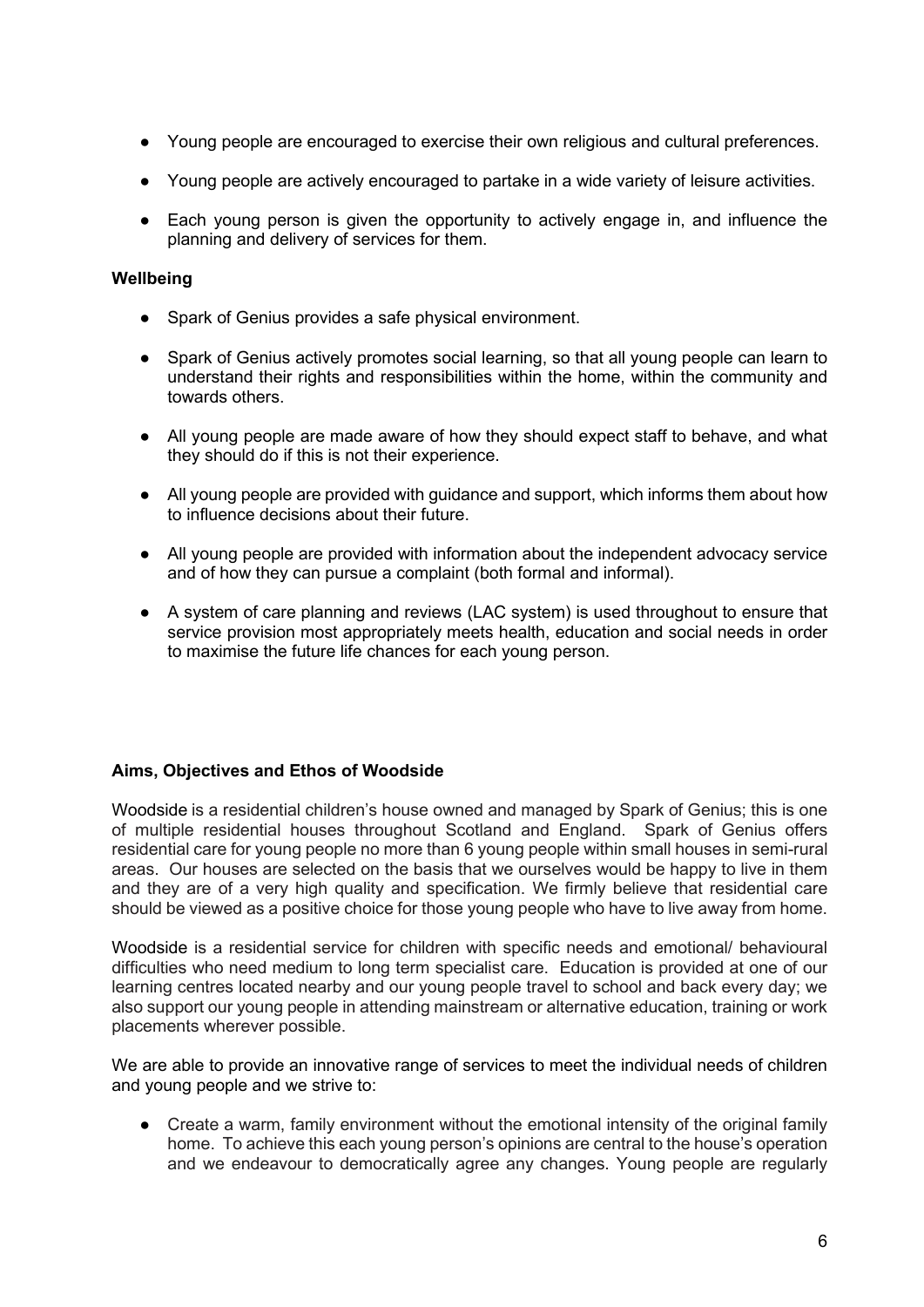consulted during daily discussions, Spark Parliament, in house meetings, in 1:1 key time and Quality Assurance visits.

- De-institutionalise the house by creatively challenging the legislative requirements for children's homes (minimising signs and instructions, avoiding jargon and terminology, limiting 'official visitors' to the house and by applying a parental perspective to all aspects of care).
- Maintain close links with sporting and leisure clubs, community projects and encouraging each child to participate.
- Support each young person in maintaining cultural and religious affiliations through the many links we have created in the local community. Our diverse group of staff will encourage each young person to observe, celebrate and share their beliefs and heritage through educational projects, group discussions and creative arts.
- Offer a fair gender balance within the staff team in order to promote appropriate prosocial modelling and good role models of both sex.
- Support each young person in the development of adaptive coping strategies and selfcare.
- Ensure that there is always a team of adults available who work in line with the philosophy and beliefs of Spark of Genius in order to achieve consistency of approach, supporting the development of resilience and internal focus of control.
- Consistently train all our staff in knowledge and skills to improve and support the development of resilience in young people.
- Ensure that Woodside provides an experience which is caring, structured, holds high expectations for children's behaviour and encourages participation and empowerment throughout the home.
- Adhere to robust pre-admission planning and initial assessment processes.
- Provide intensive, bespoke packages of support this can be enhanced if a placement appears to be at risk.
- 24 hour supervision with wakened night staff
- On-call system to ensure 24 hour safeguarding support

We do this by:

- Empowering children to participate in the operational management of the house (house meetings and feedback during key work sessions).
- Spending time playing and sharing fun activities.
- Seeking opportunities to show children we care and they matter by being affectionate in as many appropriate ways as possible.
- Being consistent in our behaviour and our expectations.
- Providing comfort during difficult times.
- Modelling and promoting appropriate physical contact. This will be 'prescribed contact' which will entail hugs, handshakes and tactile gestures to convey warmth and sincerity; staff are trained to recognise what appropriate contact is and when to give it.
- Encouraging relatives and friends to visit the house to promote the development of external relationships.
- Endeavouring to create relationships with children's families (care plan permitting) so that we can facilitate, support, monitor, report and assess family contact.
- The house has a dedicated lounge for the purpose of family visits and reviews which allows for privacy without impinging on other residents.

We place great value on collaborative working and we have strong links with Social Work, Psychological Services, CAMHS, Health professionals and many other external agencies. Working with the parents and carers of young people in our care can positively affect outcomes for the young people therefore we are committed to the promotion of home contact if this is appropriate. We agree contact arrangements with the case holding Social Worker and the arrangements for managing contact are clearly set out in the child's care plan. Our aim is to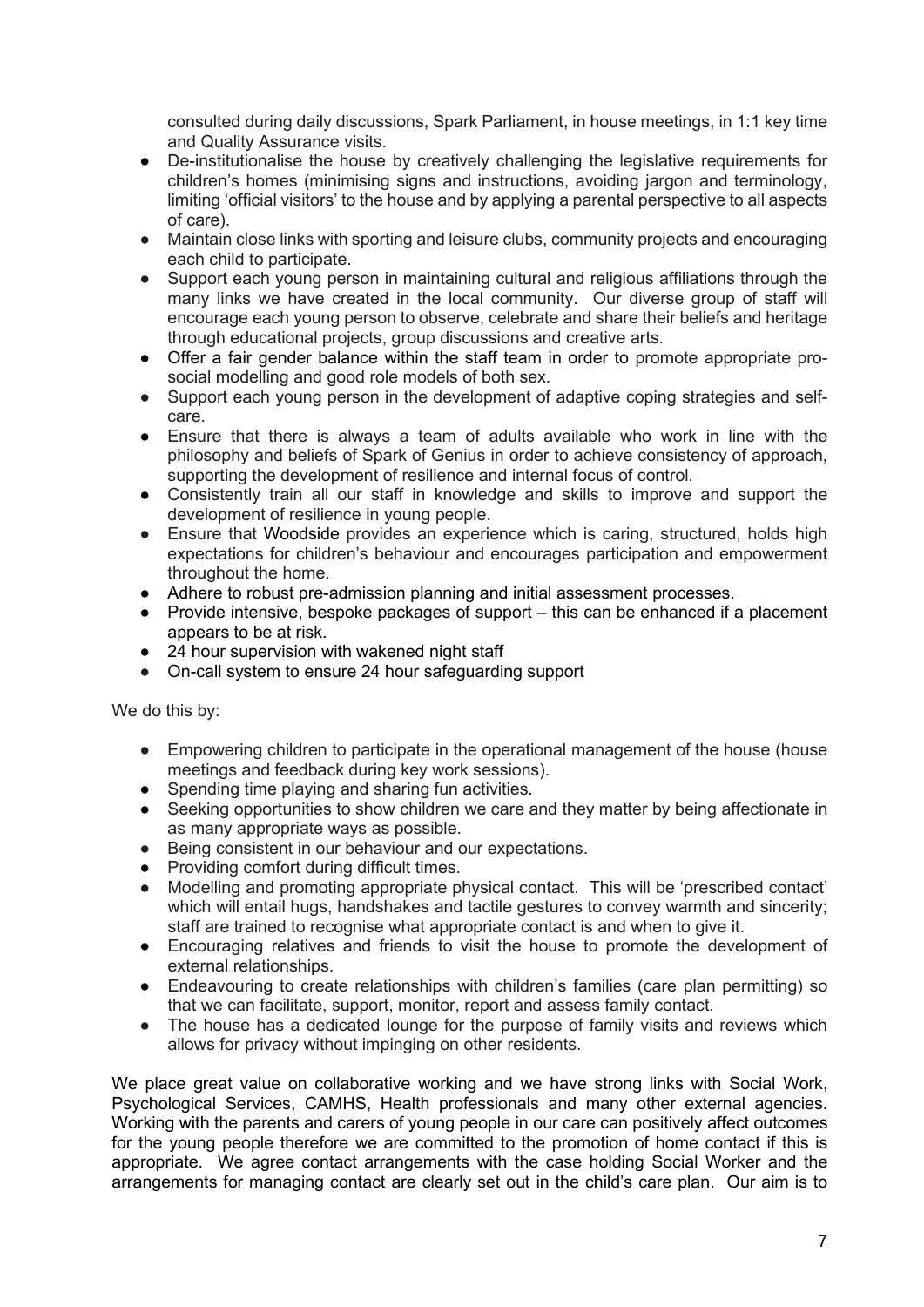support the child, significant others and the placing authority with contact arrangements; and this can be done by providing transport, making space available within the house or by supervising contact if deemed necessary. Our staff team will write up and provide feedback of any observations noted during periods of contact and we will raise any issues which may have arisen, as well as offering advice on adapting and supporting contact arrangements which leads to enhanced and positive experiences for the young person.

Woodside will not tolerate any form of discrimination, injustice or inequality. Staff are committed to the elimination of all forms of discrimination and to creating equality of opportunity for everyone, regardless of their gender, race, disadvantage, disability, culture, religious beliefs, age, sexuality or social class. Staff will receive training and support to raise awareness of discriminatory practice and the house has a robust 'Anti-Discrimination' policy which all staff will be familiar and confident with. Staff will attempt to build an in-depth understanding and knowledge of each young person so that their insights can be employed in subtle and thoughtful ways to ensure that the child is getting feedback which ensures that they feel valued.

#### **Woodside Service Outcomes**

The outcomes we aim to achieve for our young people are:

- To feel safe and valued within a warm and nurturing environment.
- To be looked after by an appropriately skilled and caring staff team.
- To have continuity of care
- To actively learn according to their age and stage of development.
- To be encouraged to develop their own identity, enjoy new experiences and to develop a wider social network.
- To participate in local and wider community based leisure activities.
- To participate in a wide range of activities which promote self-esteem and confidence.
- To develop independent daily living skills such as cooking, personal care and safety.
- To sustain and develop new skills to improve their quality of life.
- To engage and develop new friendships.
- To eat healthily and enjoy a wide range of activities which promote good health and wellbeing.
- To have the opportunity to influence decisions which affect them.
- To participate in an active role in the planning and delivery of the service.
- To participate in educational sessions which support the 24 hour curriculum.

#### **How the Service Meets these Outcomes**

At all times, we aim to provide a safe and stimulating environment for all of the children and young people placed in our care. The service will focus on delivering realistic and achievable outcomes for children and young people and will follow the National Minimum Standards. The Registered Manager and staff team will ensure that safeguarding activities are embedded in the service and health & safety legislation are adhered to.

The service is regularly inspected and monitored by:

- Regular Quarterly reports completed by the registered manager
- Regular Quality Improvement inspections completed by SMT
- Regular Care Inspectorate inspections
- Health and Safety inspections
- Food Hygiene inspections
- Regular, statutory service of equipment inspections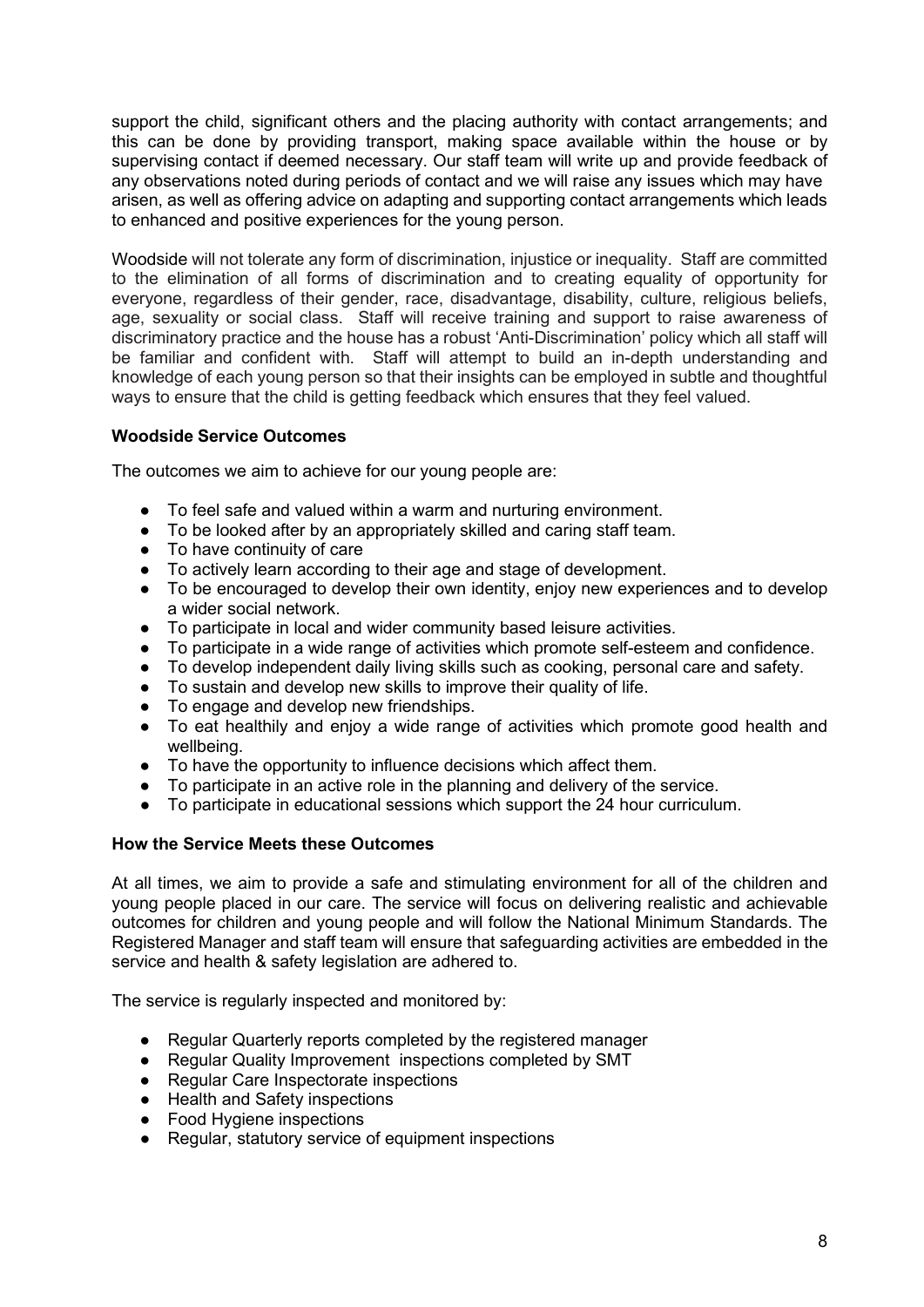#### **About Woodside, Facilities and Recreational Activities**

Coylton is a village in [South Ayrshire](https://en.wikipedia.org/wiki/South_Ayrshire) and is located roughly 5 miles from Ayr, 15 miles from Kilmarnock and 35 miles from Glasgow. According to the 2011 census Coylton is home to circa 3000 residents and although small Coylton has various facilities and amenities to offer including a primary school, activity centre, tennis courts, a local shop, one of Ayrshire's top restaurants and a petrol station. A number of shops can be found to the western end of the village, including a convenience store and a butcher.

Woodside's favourable location means easy access to all the wide ranging opportunities on offer within the three aforementioned towns / cities (Ayr, Kilmarnock & Glasgow). These places provide choices and options for the young people, ensuring a wide range of opportunities are on offer which caters for all in a needs led manner.

Woodside has;

On the ground floor;

- Kitchen dining area
- Dining room
- Two communal areas
- Staff office
- Staff WC
- One large shower room
- One large bathroom
- Two double bedrooms

On the first floor;

- Three double bedroom
- Two of which have large en-suites
- Staff office

Within the grounds

- Decked area
- Copious amounts of outdoor space
- Orchard area
- Garden area
- Outbuildings

#### **Admission Criteria:**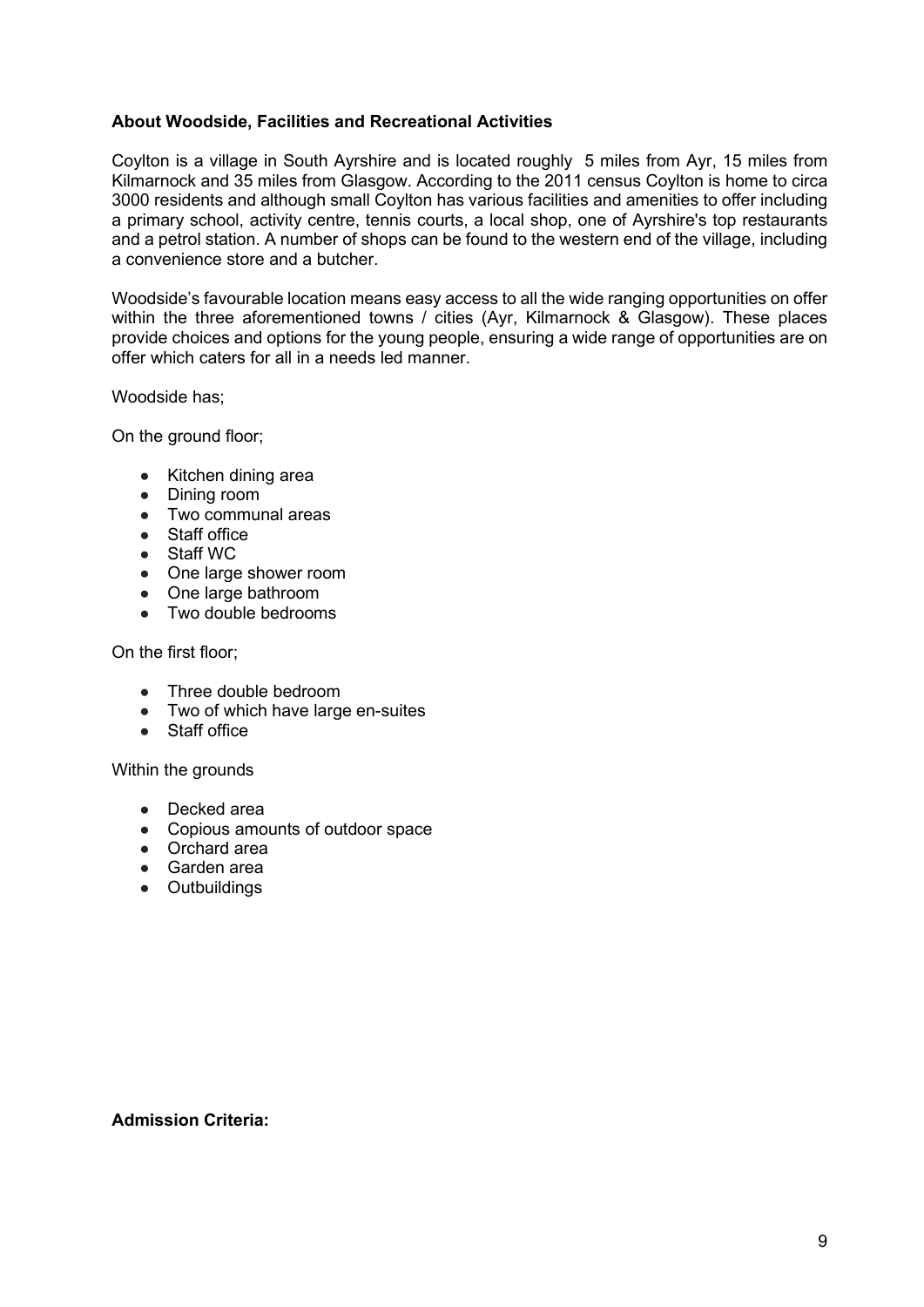| <b>Age Range</b>                          | 10-18 Years                               |
|-------------------------------------------|-------------------------------------------|
| <b>Gender</b>                             | Mixed                                     |
| <b>Numbers</b>                            | Five                                      |
| <b>Range of Needs Able to Accommodate</b> | <b>Emotional and Behavioural Problems</b> |

#### **Admission Procedures and Transition Planning**

We accept placements for children and young people aged between 10-18 years who will benefit from living within a residential group living environment. The risks and needs of these children are not at a level where an individual placement is required, and there are no critical issues which would illustrate unmanageable risks to other children/young people already in placement.

All admissions are undertaken following an in-depth assessment of needs and risks. Where any risks are identified, these are not seen as inhibitors for placement, but are considered on the basis of the ability to safely manage risk and to put appropriate support plans in place. However, of paramount importance is the safeguarding of children and young people in our care, and therefore we would not accept a child into placement who may pose an unmanageable risk to themselves or others.

Spark of Genius believes in developing child-centred, bespoke packages of care and education and therefore we ensure that we can meet the needs of the child being placed with us and also the needs of the young people already in placement.

We accept same day placements if it is felt appropriate and that a 'quick' transition will benefit the child; providing the objectives of the placement are aligned with the house's purpose, and where appropriate planning can take place. We will also ensure that this does not impact on the current group of young people.

Once a placement has been agreed the process of 'joining' the house is carefully managed in line with attachment informed practice as we fully recognise the importance of pre-placement planning to minimise any possible anxiety and trauma. The young person is very much involved in the planning of his/her transition alongside the local authority and this is carried out at their own pace, in line with their own individual needs.

This process will routinely involve visits to the house, having lunches/dinner, seeing their room, making choices about their own furnishings and décor and spending time with other children/young people and the staff team. This 'positive claiming' process helps the young person to feel that they 'belong' to the house and that their choices and views are firmly valued.

Whenever possible; a house visit will be arranged by the Registered Manager and/or key worker to visit the child/young person in their family home or previous placement, to prepare them for the transition. In addition, a `Young People's Guide' will be forwarded to the young person; and contact will be established with the current carers; this will enable any questions that the young person may have to be answered, to provide reassurance and for any concerns which they may have to be resolved.

We will work very closely with the referring Social Worker to gain all of the information required to enable a comprehensive, formal assessment of risk to be completed and to devise an initial 'Care Plan' which will clearly outline the purpose and aims of the placement beforehand. A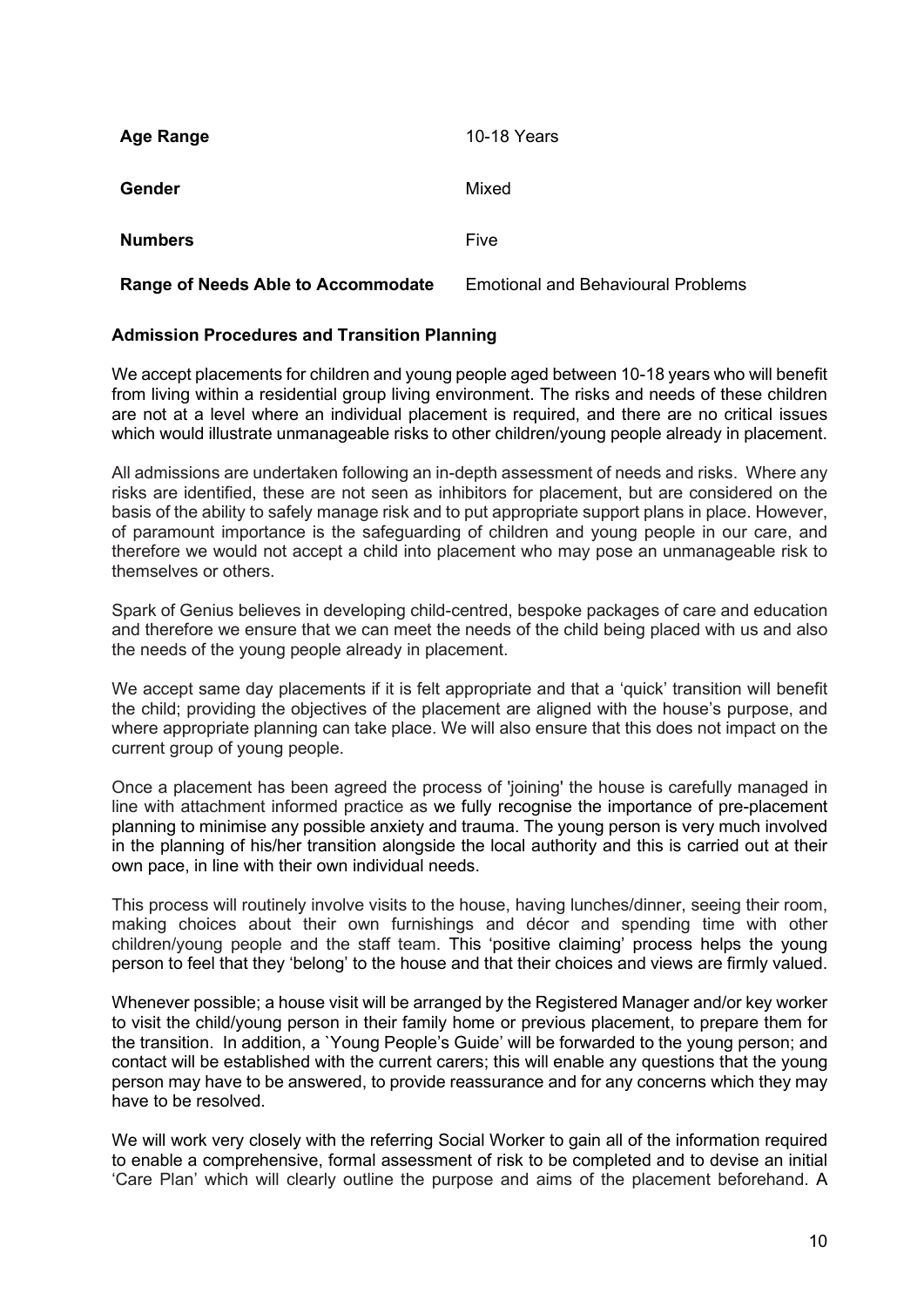designated key worker will be carefully matched with the child; they will meet with professionals, previous carers and any other significant adults to obtain as much information as possible about the child in order to create an accurate assessment of current levels of understanding and functioning. A young person profile will be written which details daily routines, strategies for behaviour management, likes and dislikes and any potential risks and this will ensure consistency of approach by the staff team following admission.

A pre-admission planning meeting will always take place prior to admission, in exceptional circumstances, this will take place at the time of admission, or will be arranged to be held within the following three working days.

#### **Emergency Admissions**

We understand that it is not always possible to plan placements when a crisis situation develops. The need to act quickly in order to meet the young person's need is paramount and therefore we are able to accommodate situations like this as quickly and as smoothly as possible if necessary. Emergency placements are available within Spark of Genius, however we would always like to be notified at the earliest opportunity so that we can manage the transition as effectively as possible whilst minimising any stress for the young person.

In addition to the aims, philosophy and remit of the home and focus of practitioners, transition and exit planning is discussed from the onset of the placement. Our role is to support all children and young people where possible to attain a positive transition to:

**Prepare for Independence**: All staff are aware of the requirements of pathway planning and this is an integrated part of staff training at Woodside staff will ensure good multi-agency working and attainment of a young person's goals in this area and this is integrated throughout our work in respect of vocational training, social and life skills work.

**Return Home:** Staff will work closely and sensitively in supporting children to return to their family and community and to provide outreach support services where required.

#### **Care Planning and Outcomes Measurement**

Each young person will have their own individual residential care plan, which addresses their particular needs with regards to health, education, emotional and behavioural development, identity, religious and cultural beliefs, family and social relationships, social presentation, communication profile and self-care.

Identifying and improving the outcomes for each young person is a priority area and primary task within Woodside.

We maintain this focus by utilising:

- Group discussion, case studies and consultation.
- The young person's views, wishes and aspirations.
- Individual placement aims, key tasks, objectives and timescales. These are updated as the child develops and their progress is evaluated.
- Educational attainment.
- Health checks and specialist assessments.
- Structured assessments to chart progress and highlight areas for development.

This data will be analysed on a regular basis by the house's management team and this will then inform updates to the care plan, statutory reviews and practice. The child's progress within their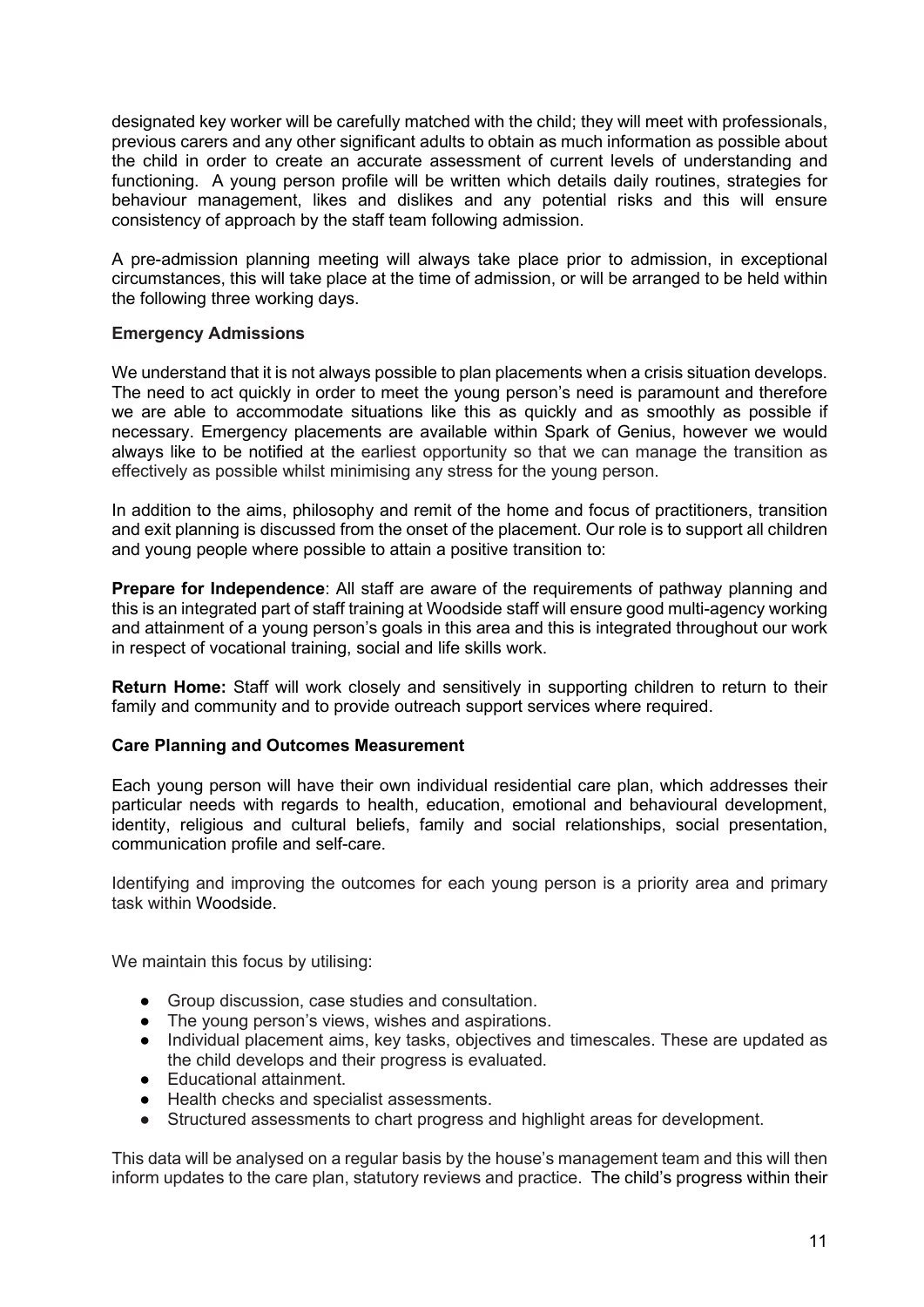care plan will be informally reviewed through internal auditing and also discussed formally at regularly arranged reviews and professionals meetings. This is an opportunity to look at the existing plans in place for a young person and the service which they are receiving. Following these reviews, the care plan can be amended to take into account any changes in circumstances, concerns or issues.

#### **Access to Records**

Except for information/material held in the confidential section of their files, children will be actively encouraged to take an interest in records held on them; to be involved in the personalisation and writing of their files and to read and comment on them. Any information held on a child's file which has been written by a third party or does not have the permission of the author to share will not be shared with the child, and will be held confidentially. Before records or files are shown to children, consideration will be given to the likely effect of sharing the information. However, all information contained outside the confidential section is normally accessible. If in doubt or if there are concerns about the likely effect on the child, the supervisor or manager will be consulted.

Should staff need to share information provided by previous carers or third parties they will:

- Read the records/reports beforehand;
- Speak to the authors if possible;
- Collate the records in chronological order;
- Give thought to what questions the young person may ask;
- **And/or what other information may be required:**
- A note should be placed on the Daily Records each time a child has access to records or his/her file.

#### **Safeguarding Children and Young People**

All staff will endeavor to build warm relationships to create emotional security in the belief that children are more inclined to seek understanding of past experiences from a secure position.

We will we do this by:

- Spending time playing and sharing in fun activities.
- Seeking opportunities to show children that we care and that they matter by being affectionate in as many appropriate ways as possible.
- Being consistent in our behaviour and our expectations.
- Providing comfort during difficult times.
- Modelling and promoting appropriate physical contact; this will be 'prescribed contact' which will entail hugs, handshakes and tactile gestures to convey warmth and sincerity.

The key worker will ensure that:

- The child is registered with local health services and attends all appointments.
- The child is supported in attending any prescribed therapeutic services.
- The social worker maintains regular contact and ensures statutory reviews are upheld.
- The care plan and individual risk assessment is kept up to date and adhered to.
- That an individual health plan is maintained which will chart medical history, monitor personal care and raise awareness of physical, emotional and sexual health issues.

All staff are trained in the administration and storage of medication through the Boots pharmacy. The organisation also has a robust Administration of Medication policy which all staff are aware of and have access to at any point. Any young people who require medication of any kind will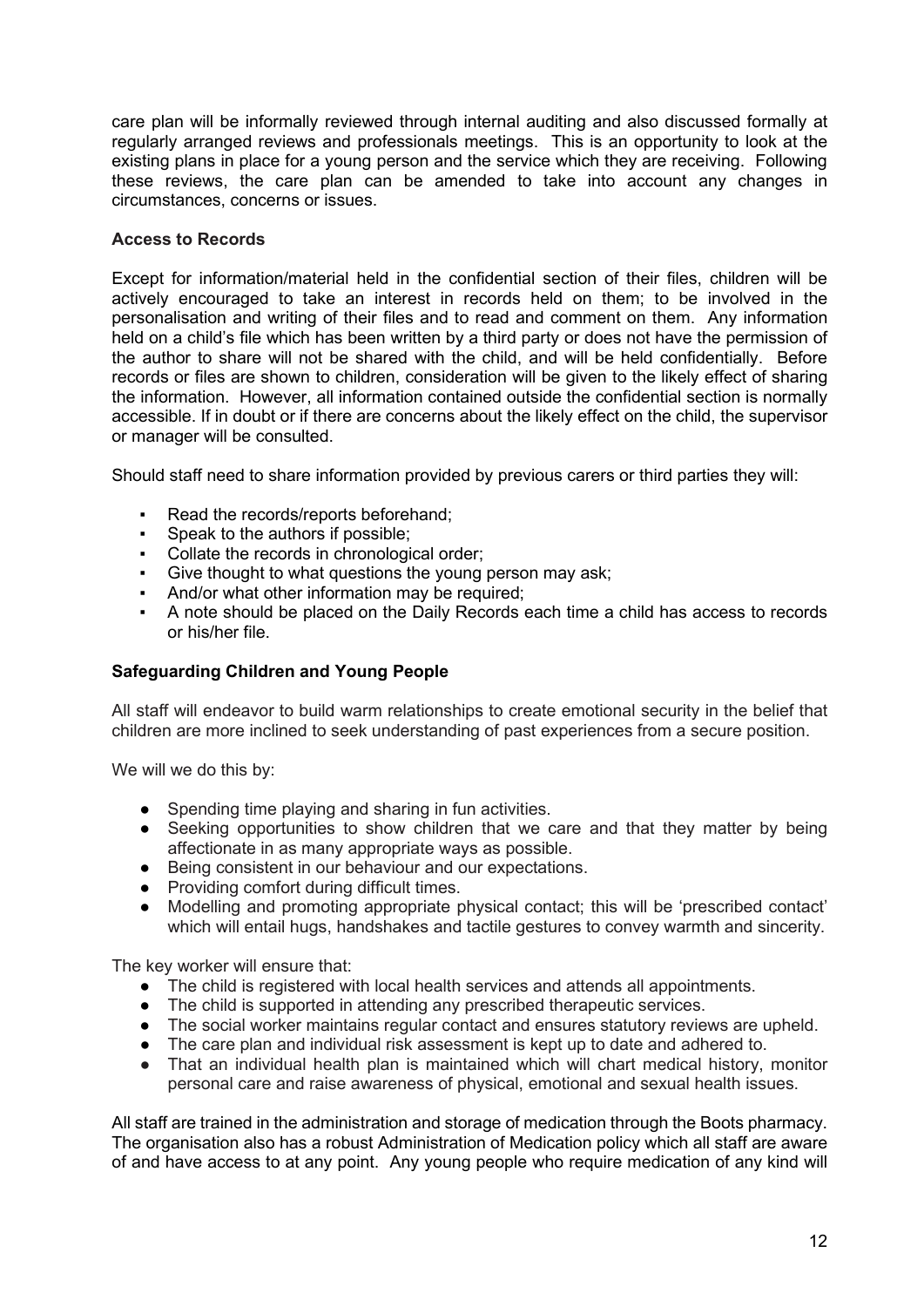be treated with dignity, privacy and respect in its administration and, where deemed appropriate, they can be involved in the administration of their own medication.

All staff are trained in dealing with issues of substance misuse. We maintain close links with local health providers and have a clear Substance Misuse policy which all staff will be familiar with. There is a clear reporting procedure which is displayed in the staff office, and, where necessary, young people will also be made aware of the potential ramifications should they misuse drugs/alcohol, while also accessing relevant supports. This is reinforced during group discussions, 1:1 key time and on notice boards. This encourages secure attachments and helps to build warm and nurturing relationships with staff. The organisation also has a Consultant Psychologist, Dr Marie Holmes, who can offer support in terms of a young person's addictions or reasons for misusing substances.

We will ensure that we protect each young person from teasing or bullying by assessing the potential risks and by challenging **all** occurrences. Every incidents and complaint will be recorded, investigated and reported to the placing authority. Support will be given to both the victim and the young person who may have caused the distress. The home has a comprehensive 'Safeguarding', 'Suggestions and Complaints' and 'Anti-Bullying' Policies which all staff are familiar with. Additionally, 'child friendly' versions are available.

All staff; receive training to cover these areas.

- Safeguarding
- How to deal with a Child Protection disclosure
- Multi-agency commitment
- Internet Safety Policy monitoring and support and awareness raising
- Promoting awareness of personal safety via discussion, learning resources, role modelling, guidance and encouragement
- Aim to reduce absences/missing young people
- Risk assessment compilation
- Safer recruitment checks
- Adequate staffing levels
- Staff training and development
- Monitoring of visitors and home contact supervision

Staff always listen to children and young people and take seriously any concern or allegation which is made. They are careful to avoid leading questions or promises of confidentiality. The manager will maintain regular contact with the relevant Social Workers and will discuss any relative issues regarding the young people with them. Any significant event will be reported to the Care Inspectorate. The manager will maintain contact with the internal Child Protection Officer (CPO) in relation to any issues or allegations related to staff.

#### **Managing Allegations**

The Registered Manager is responsible for coordinating any Child Protection referrals, concerns and allegations. Spark of Genius has a comprehensive policy which is referred to by all staff and which contains the necessary guidance and instruction. Once a concern or allegation has been made or raised – the Registered Manager will inform the organisation's Child Protection Officer (CPO) and then will notify and cooperate with the Local Authority in the area where the allegation/concern is suspected.

The Local Authority will advise on the actions/measures that must be taken including notifications to the following: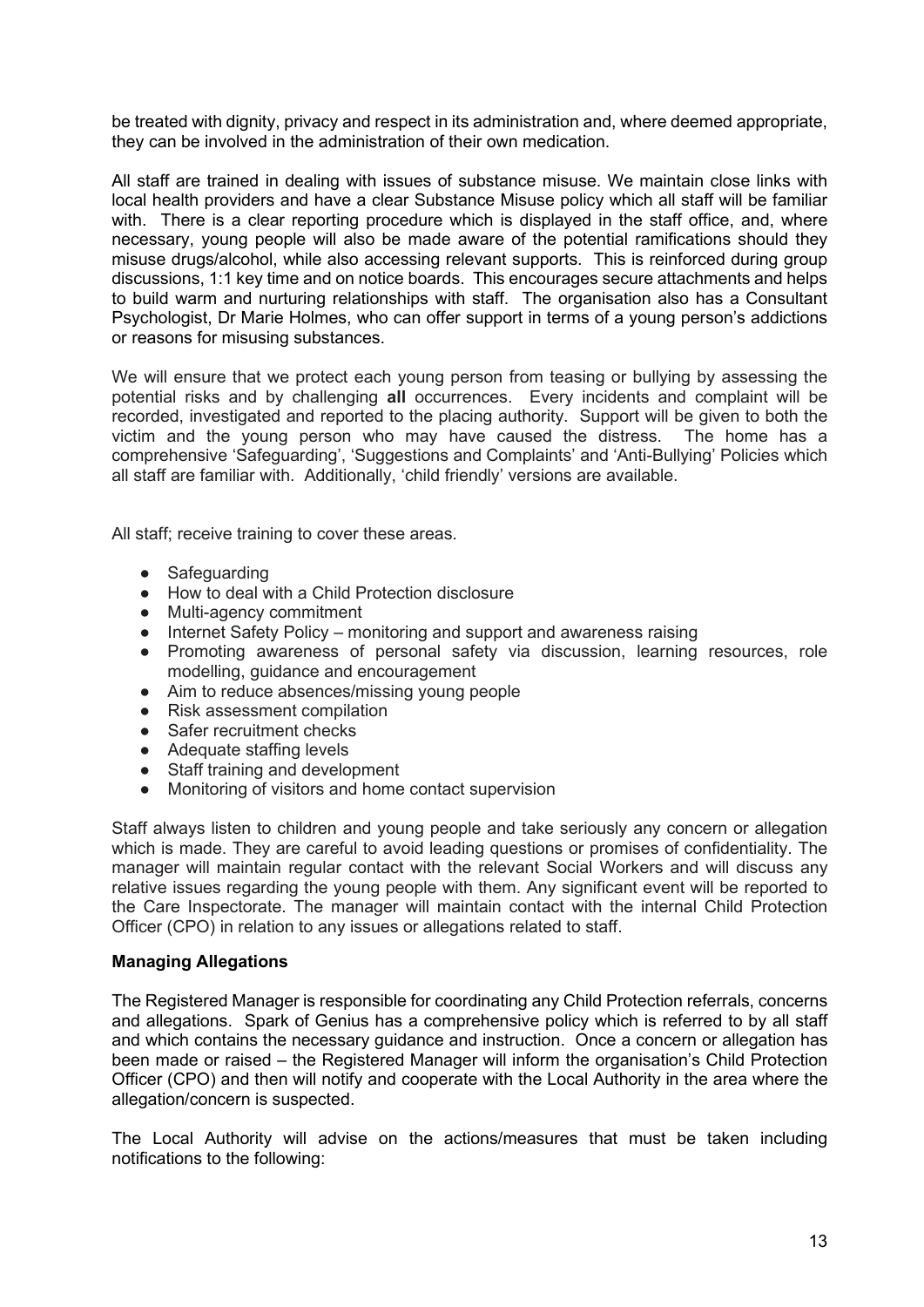- The Child(ren)'s Social Worker, and come to a decision about notifying parents and any actions that need to be taken to protect the child(ren) e.g. whether it is necessary to change placements;
- The Police, if a Child Protection Enquiry is initiated:
- Referring the member of Staff to the SSSC.

In consultation with all of the agencies, decisions will need to be taken about the ongoing safety/placement arrangements of the Child(ren) and the alleged perpetrators e.g. it may be necessary to move/ or suspend staff or move/transfer children to another house or placement. If such a decision is made, the Local Authority will be notified as will the police if it is deemed necessary.

Staff are trained within mandatory safeguarding and child protection training on how to respond to allegations made by children in their care and this includes how to respond verbally, how to record and the reporting structures they need to operate within. The placing authority of each child placed will be made aware of the need for such procedures and enter into an agreement with the Registered Manager as to how these will be used when the child is placed. This agreement will be recorded in the placement plan.

Woodside is formally inspected by the Care Inspectorate on a regular basis through the means of an unannounced inspection. Woodside is also subject to robust internal scrutiny by being audited quarterly in the form a Quality Improvement visit which occur quarterly. The Registered Manager will also complete a three monthly monitoring report in respect of the operation of the home. As part of these processes, young people, families and other professionals will be consulted regarding the quality of care being received by the children and young people who live there.

#### **Sexual Exploitation of Young People**

With regards to sexual exploitation, we are very proactive and will focus on early identification and intervention strategies in working with young people who may be deemed to be at risk. We are aware that all vulnerable young people, both male and female, are at risk of sexual exploitation, therefore we will raise awareness and protection of all of our young people will be our main aim. Any young person thought to be at risk of sexual exploitation will be assessed using the Spark of Genius in-house risk management tool.

We will ensure that all staff are up to date with legislation and guidance, and ensure that they are trained to recognise the warning signs and risk factors involved in the sexual exploitation of young people by engaging with relevant professionals to deliver training. We will ensure that our Policies and Procedures are in line with up to date legislation. Spark of Genius will work with, and ensure information is shared as a matter of good practice, with other agencies including Local Authorities, Police, Education, Health and Specialist Services working with sexual exploitation, to ensure a Multi-Agency approach/response.

#### **Threat of Online Sexual Exploitation of Young People**

Spark of Genius are aware that there is a serious threat of the young people being exploited online and as such we are committed to implementing the framework set out by The Child Exploitation and Online Protection Command (CEOP). We do this by ensuring staff are armed with the knowledge to identify the young people who may be vulnerable to exploitation, and know what to do when they are identified. There is an organisational commitment to implementing the following: Working in partnership, staff training, IT policies, increasing the young people's knowledge, increasing the young people's resilience and maintaining a commitment to the principles set out by CEOP.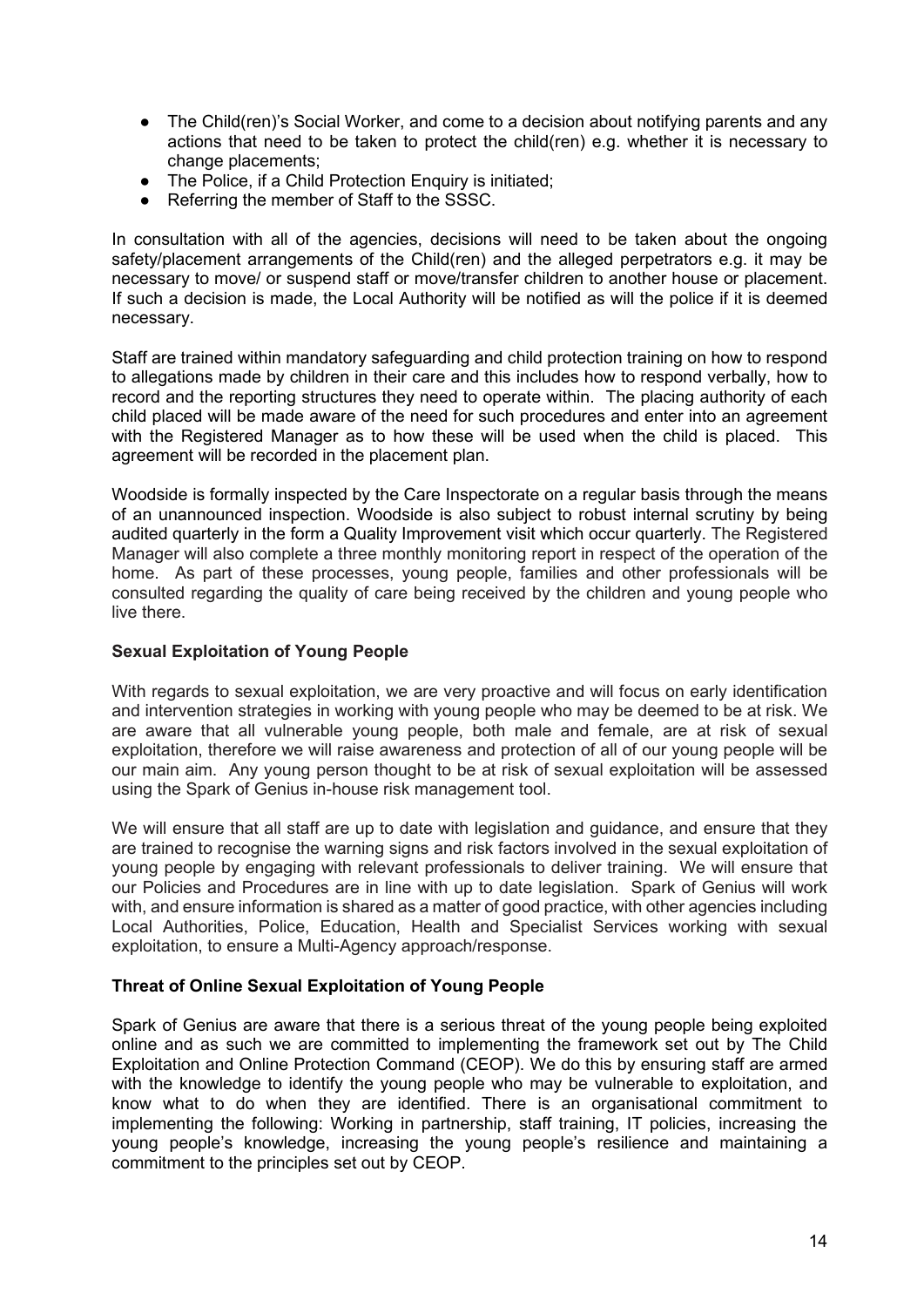#### **Threat of Radicalisation of Young People**

Spark of Genius are aware of the serious threat of young people becoming radicalised and as such we are committed to implementing the Prevent Strategy set out by HM Government. We do this by ensuring staff are armed with the knowledge to identify the young people who may be vulnerable to radicalisation, and know what to do when they are identified. There is an organisational commitment to implementing the following: Working in partnership, staff training, IT policies, increasing the young people's knowledge, increasing the young people's resilience and maintaining a commitment to the principles set out within the Prevent Strategy.

#### **Gang Activity**

Spark of Genius are aware that when a young person goes missing they may become involved or associate with 'gangs'; and we will work with the young person to raise their awareness of the dangers of becoming involved in 'gang culture'. We will support all young people who are already associated or a member of a gang, to protect them from the associated risks of gang activity. Spark of Genius recognise that friendships within groups are a normal part of growing up, and these groups must be distinguished from 'street gangs'.

We will:

- Make a return home a positive experience for the young person
- Take time to listen to young people
- Raise awareness of 'risky' behaviours
- Educate young people about 'healthy relationships''
- Find ways to work with the 'push-pull factor' for going missing by listening and talking to young people when they have been missing from placement.
- Support young people in making positive attachments and in building relationships within the house using our 'authentic warmth model' of working with young people
- Support building self-esteem in young people
- Address any issues of bullying of young people
- We will with a restorative justice approach
- Give young people a voice and to support them in feeling safe, to enable them to speak out, and to disclose if they are being sexually exploited
- Ensure that all the young person's medical needs are attended to
- Be aware of the difference between young people gathering together to socialise and gang membership.

#### **Consultation with Young People, Families and External Agencies**

Each young person will have a designated key worker who will be carefully selected due to their similar interests and proven ability in establishing a positive and strong relationship with their keychild. They will use attachment informed practice to make connections and create bonds of attachment with the young person.

They will be supportive, work closely with the social worker and family, familiarise themselves with the child's likes and dislikes, organise their medical and health appointments, be responsible for the upkeep of case files and schedule weekly one to one keytime sessions to ensure that the young person is progressing, content, making progress and achieving the goals within their care plan.

We have daily informal opportunities to meet as a group over meal times to enable everyone to talk about their day, resolve any issues which may be "around" and to discuss plans and events. This is complemented by formal opportunities such as weekly children's meetings with an agenda, part of which is set to address things such as choosing menus, activities etc., and also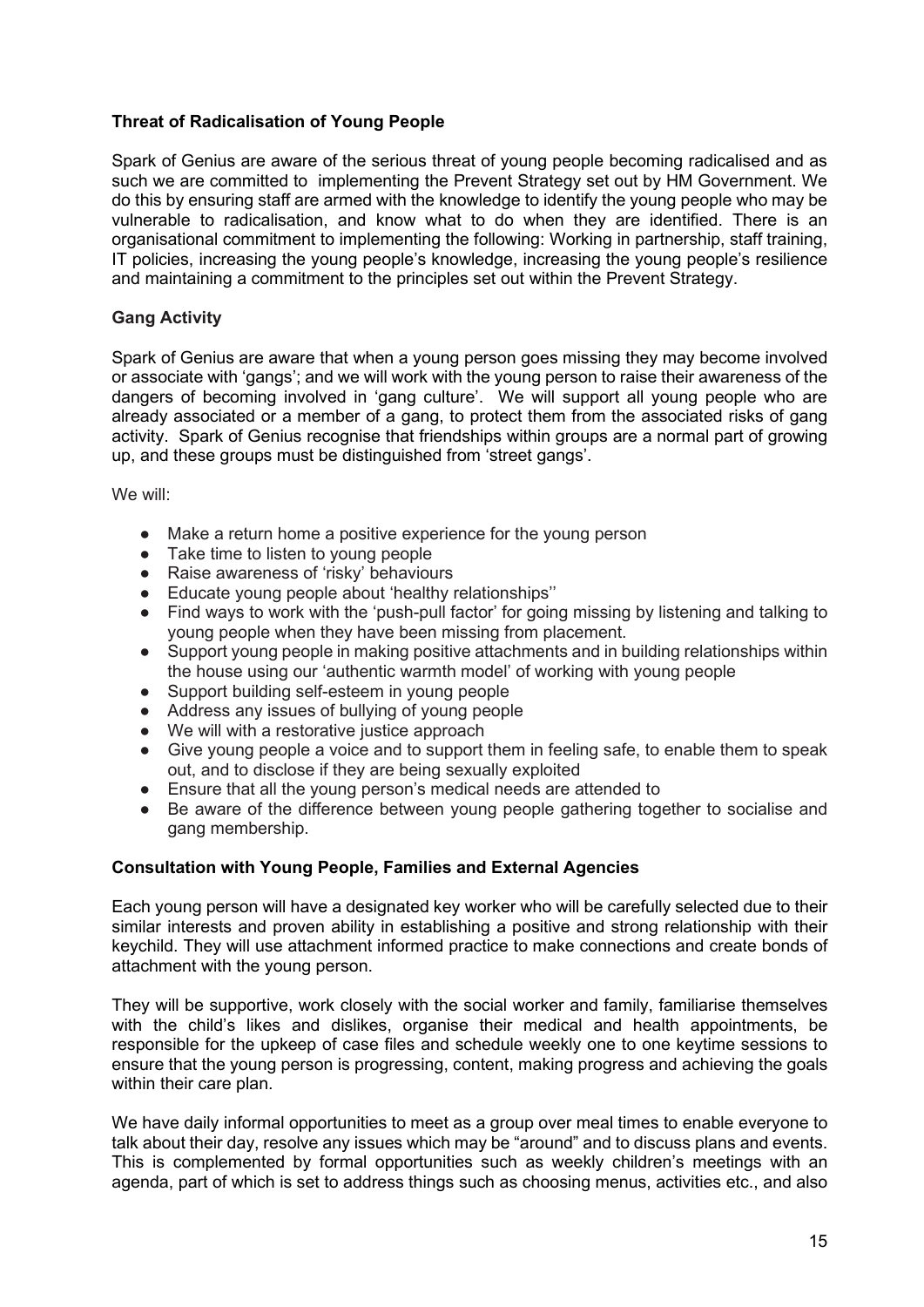to address any points which the young people may wish to add, the agenda is coordinated by the nominated house representative.

We carry out annual stakeholder surveys every April which includes electronic employee surveys, young people questionnaires and surveys sent to all parents/carers, external agencies and professionals. A response leaflet is created using a 'You Said, We Did, We Plan to…' format and this is shared with all participants.

There is a formal complaints and suggestions system that the young people and their families may use if they wish to address a particular concern or make a suggestion for improvement. This is usually addressed by the manager but can be referred to an external complaints person if the young person is not satisfied with the outcome. The external complaint officer for Spark of Genius is The Managing Director, Zak McIlhargey and the children can also have independent access to this person.

#### **Anti Bullying Procedures**

Bullying at Woodside will not be tolerated; and within the home we have a clear 'Anti-Bullying' Policy. A copy of this is available for young people to access at any time and the ethos of the house is such that an open and honest culture is promoted. If bullying does occur, our focus is upon educating young people on what bullying behaviour is; how their behaviour was; or could be perceived as being bullying; and giving the young people different strategies to try and address their presenting behaviour and responses to others. At times bullying behaviour can be resolved as a group through house meetings or restorative meetings may need to be arranged between the young people involved. At times consequences are given and, or, reparation work can be undertaken, bullying is also addressed in weekly key work sessions in collaborative working with education colleagues.

#### **Promoting Cultural, Linguistic and Religious Needs**

As part of the implementation of our 'Equality and Diversity' policy, young people resident at the house are encouraged and supported to pursue any religious practice of their choice. Information about local centres of worship including Mosques, Temples and Churches of different denominations will be provided by staff, and young people wishing to participate in their respective religious practice will be fully supported by staff to a place of worship.

Within the house, young people are given privacy and space to follow their religious beliefs e.g. private time to pray is made available as well as the provision of relevant literature about different faiths. The quiet room in the house can be used as an area for mediation and prayer as well used for recreation and other necessary meetings. Staff will ensure that food and cooking arrangements are sensitive to different cultures and beliefs

#### **Anti-Discriminatory Practice**

Staff will provide assurance to all young people in our care about our commitment to challenge and to remove any forms of individual, institutional or structured discrimination, whilst promoting an awareness of anti-discriminatory practice through ongoing training and support. Set out below are principles which we aim to adopt, communicate and implement in the house:

Principles:

- Within Spark of Genius, young people should not be discriminated against for any reason.
- Racist behaviour will not be tolerated and any such behaviour will be challenged and dealt with appropriately.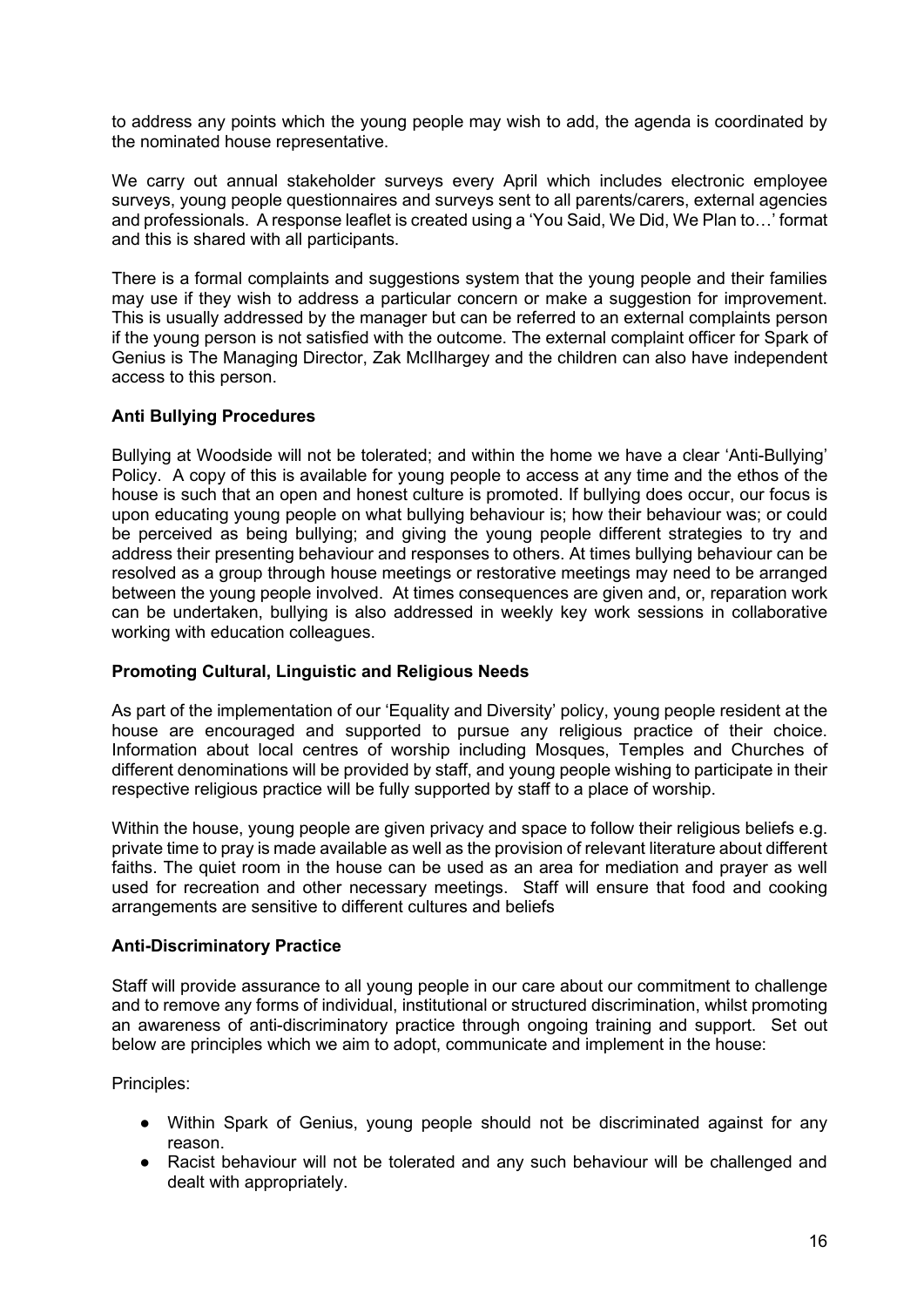- Sexist attitudes will be challenged and discussed.
- No pornographic material will be allowed within the house, and no books or pictures deemed offensive to women or men will be displayed.
- No young person will be excluded from a house because they are disabled, unless the layout of the building precludes them from physical access.
- Staff will not discriminate in their treatment of young people on the grounds of their disability or any other reasons.
- Staff will promote an awareness and understanding of disability in young people in their care and therefore work towards ensuring the best positive outcomes for individuals and others.
- Stigmatisation of any young person and for any reason is totally unacceptable.

#### **Children Missing from the Home**

We work very closely with the local police to utilise protocols and policies. Our procedures clearly interface with children's individual care plans to set clear expectations for each and every child in care. Spark of Genius is aware that when a young person goes missing or runs away regularly from the home or school; this could be an indicator that the young person may be becoming involved in sexual exploitation or gang activities. Spark of Genius will work with the Local Authority and Police to address this immediately, sharing information to ensure that we find a way to encourage the young person to make alternatives decisions.

Above all, we will:

- Maintain contact with the young person, where possible, via phone or text (using Spark of Genius devices).
- Actively search for the young people where appropriate alongside the Police.
- Engage in a one-to-one discussion with the young person about their whereabouts, and let them know that we are concerned about them.
- Support the young person in building trust and making positive 'attachments'.
- Make time to listen and understand each young person's self-perception and seek to empower them in their lives (internal focus of control).
- Encourage young people to make safe choices and to minimise any potential risks.
- Promote the experience of success by setting attainable targets and celebrating achievements.
- Ensure each young person has a clear understanding of the need to maintain behavioural boundaries.
- Regularly review risk assessments and Care Plans.

Robust risk assessments are in place for all young people to minimise risk and good staffing ratios are observed. There is a clear procedure which is to be followed in the event of a child going missing. Staff are familiar with this procedure and a copy may be made available to parents/carers if they wish. When the child returns to the house, staff will notify the Police, the social worker, team manager, on call manager and any other significant adults.

#### **Suggestions and Complaints**

Woodside has a clear and detailed policy regarding suggestions and compliments, and all staff and young people are familiar with these processes. There are child friendly suggestions and complaints leaflets designed by our young people themselves and information on these processes is detailed in the Young Person's Guide. We have an 'open door' policy in which young people are given the opportunity to air grievances with management and staff, in group discussions, during 1:1 key time and through their social worker, advocates, regulators and child protection agencies. Young people also have access to a telephone at all times (independent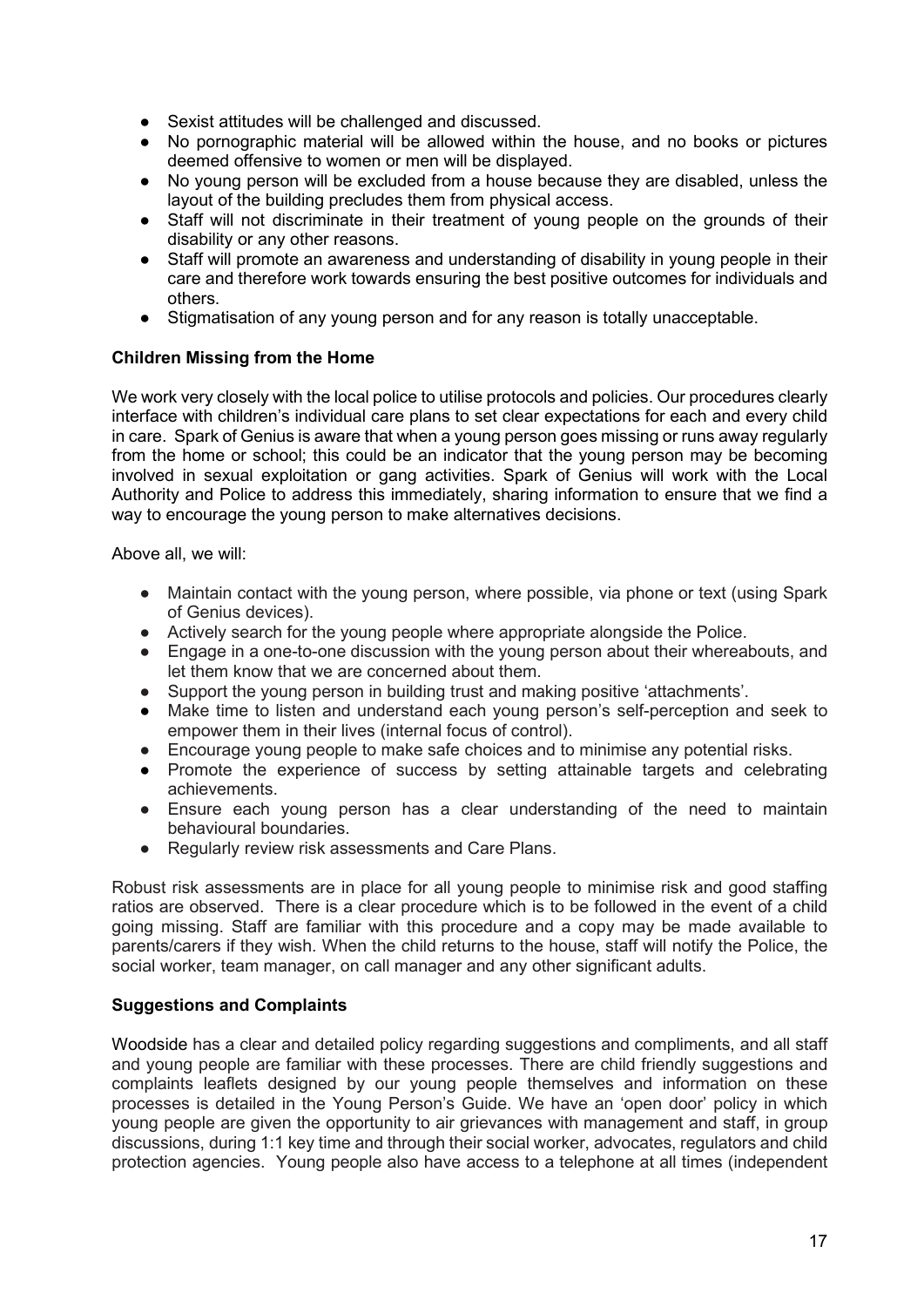advocates and helpline numbers are prominently displayed). There is also a free text helpline for young people to use if they wish to make contact with external management.

Woodside will be visited by quarterly by SMT for a Quality Improvement visit and Care Inspectorate inspectors visit twice yearly. Parents may also contact the Care Inspectorate directly if they wish to make a complaint.

#### **Emergency Procedures**

Health and Safety issues are given the highest priority. Whilst all care is taken with regard to health and safety, unforeseen emergencies can occur. If this should happen, staff will remain calm and follow procedure. Staff are clear about how to contact emergency services and how to contact senior and emergency support staff out of hours. Any emergency situation will be notified to the Care Inspectorate.

The building is equipped with a fire alarm system, there are clearly identified escape routes and all fire fighting equipment is checked in accordance with regulatory requirements.

In addition

- Fire instruction is given to all regular staff regularly.
- Any sessional or agency staff are given fire instruction at the commencement of any shift.
- All children are given fire instruction regularly.
- Any new child admitted is given fire instruction at admission
- Visitors to the house are given fire instruction as appropriate to the length of the visit
- Fire drills are held quarterly at varying times of the day, across all shifts.

A fire drill is conducted within the first week whenever a new child has been admitted to test and assess their understanding of instruction, and response to an emergency evacuation. There will be illuminated, clearly signed fire exits and the signage within the house indicates the route to be followed. There is emergency lighting which is inspected and tested in accordance with regulatory guidelines. There is a designated fire officer and person who is responsible for fire procedures identified on each shift.

If for any reason the building has to be evacuated, the young people will be moved immediately to the Woodside and staff will have a set of keys and access to the code in the event of this being necessary.

#### **3. Promoting Positive Behaviour**

All of our work is underpinned by best practice and available guidance and as an organisation we feel it is imperative to maintain a progressive knowledge of informed behavioural management practice models; we have therefore adopted Therapeutic Crisis Intervention (BILD approved) as our behaviour management model. To support each young person in developing adaptive coping and self-management skills all staff are trained in this accredited and advanced training programme. The core of this training is to provide care workers with the skills and knowledge to support and teach young people positive responses to any difficult situations and environments.

This training teaches staff to:

- Prevent and/or de-escalate a potential crisis situation involving a young person
- Safely and therapeutically manage a crisis situation
- Be able to help children and young people improve their coping strategies
- Initial training over four days and then refresher training in line with policy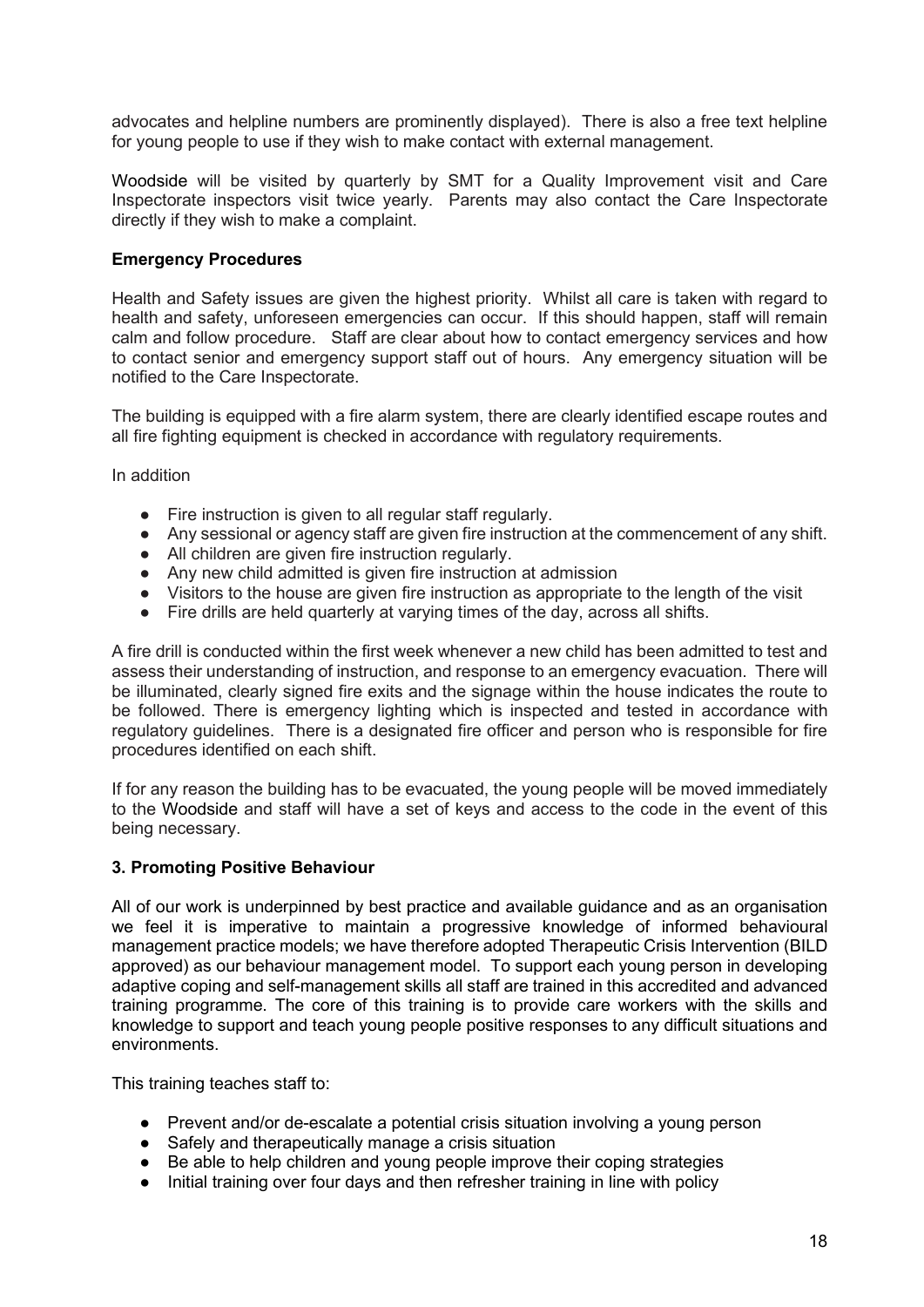• Competency checks will be carried out and assessed through practice observation and debriefing/post crisis sessions following any incidents.

The main focus of this training is on teaching staff to de-escalate potentially volatile and violent situations using their relationship with the young person and the behaviour support techniques taught on the training. The framework highlights to staff the most important tool they have when working with young people is themselves and treating young people sensitively, consistently and in a caring way is the single most important contribution we make.

The framework puts huge emphasis on de-escalating situations in the early stages of crisis however in cases of extreme behaviour which may result in physical harm or serious damage to property, and when all efforts to exert control have been exhausted, adults are taught in the training to 'safely hold' a young person as a last resort to keep them safe. Physical restraint will only be used if it forms part of the care plan and has been agreed by the placing authority and has been discussed with the young person on admission.

The Risk Management Plan will detail the best intervention strategies to employ in order to avoid physical intervention and to defuse any challenging behaviour; this is updated every three months as a minimum and always following any serious incident or change in circumstances. The Risk Management Plan will indicate whether a young person would need to be prevented from leaving the home, this would be based on clear risk assessment that they or others would be placed at significant risk. This will be agreed with the placing authority as part of the care plan for the child. This may include the local authority, placing authority, family members, transport and local police. If a young person leaves the house without permission then an individual reporting protocol is in place which reflects their individual risk assessment and care plan goals.

Our positive behaviour reinforcement reward systems are key in managing and promoting positive behaviour and are based on the sound understanding of the needs of our children, this is continually reinforced and good behaviour is always highlighted and praised. Every child has a bespoke plan developed based on their own areas of difficulties and strengths which we wish to continue to develop; any consequences and rewards are reviewed by the Registered Manager to ensure that they are age and stage appropriate.

#### **Child Centred Practice**

Experience in the residential child care sector has shown that simply containing vulnerable young people is relatively easy. The challenge is to provide a healing therapeutic environment which introduces a different belief system for these young people. These beliefs about themselves, others and the world can transform the inner thinking of the young people and consequently impact positively on their behaviours.

# everysec: ndcounts

Every Second Counts is our own, in house training programme for residential workers. The course comprises of three stages, each stage providing more in depth input than the last.

Stage 1- A two day training course, delivered by specific Every Second Counts trainers. The group of trainees will be mixed in terms of experience.

The course aim of stage 1 is to provide those who work directly with young people with the necessary theory and practical advice required in order to provide safe, effective care in the first instance. While this initial introduction provides elements of theory within the content, the main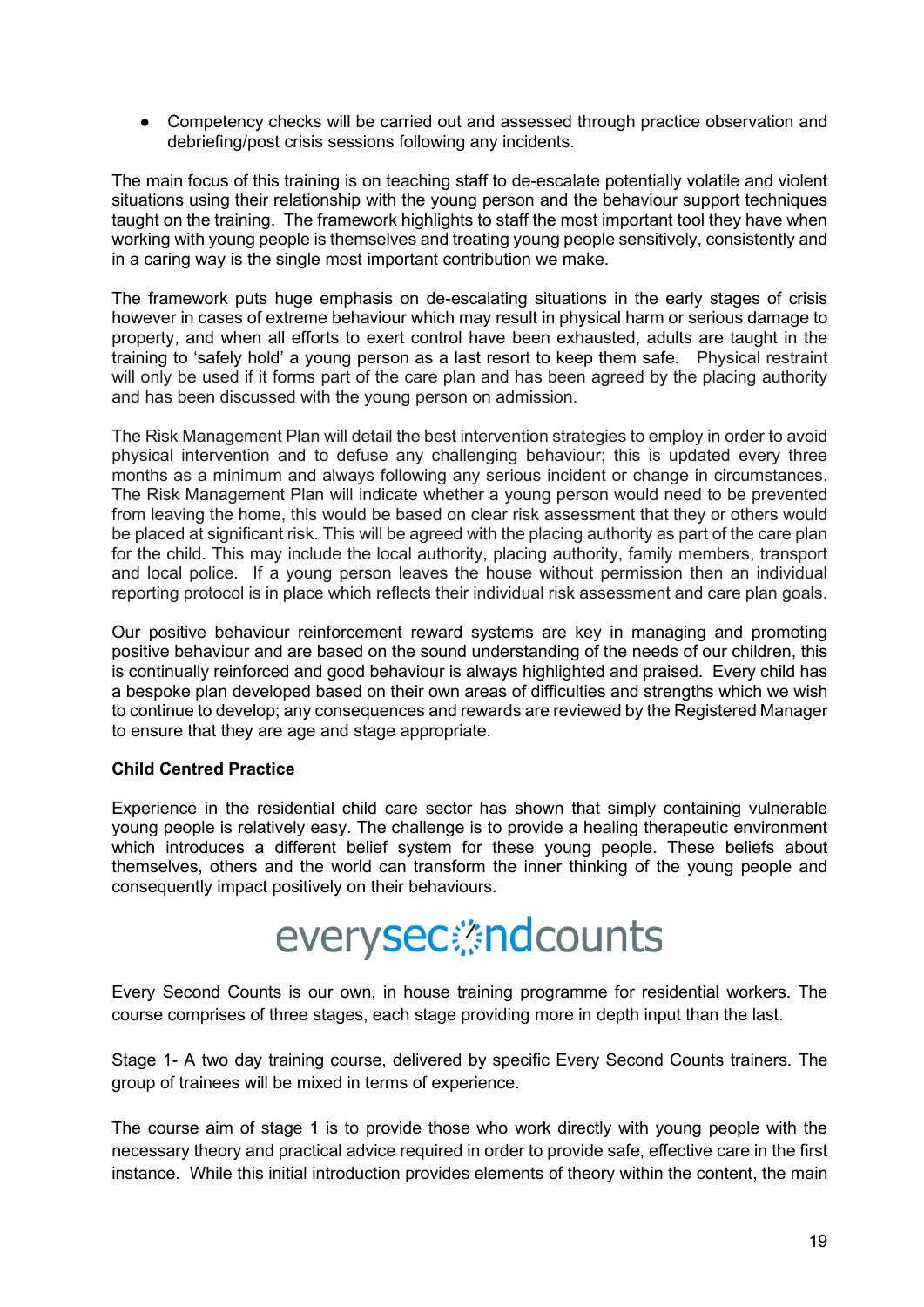theme of the course is to allow staff to discuss the role and share their experiences. There is an ideal opportunity for staff with a mix of experience to gain practical, everyday advice about their job and the challenges they face every day.

#### **Stage 1 Course Content**

The role of residential worker The principles of the National Care Standards The young people we support Corporate parenting Our professional responsibilities Beliefs, values and attitudes IPART theory Attachment theory **Legislation** GIRFEC Care planning Safe care Our professional approach Building relationships Residential worker toolkit

#### **4. Education**

Education, in all of its forms, is one of the cornerstones of personal growth and development therefore all young people are actively encouraged to participate in educational opportunities appropriate to their need(s). Each accommodated young person will have a Personal Plan which outlines all plans for the young person's care and education. Where appropriate, this will also include a copy of any Coordinated Support Plan (CSP). · The YPs working file will detail which particular particular educational establishment the YP will attend. The level of monitoring of a young person's school attendance (parental/social work involvement in the education of the young person. Dates of national examinations and any other examinations the young person may be taking. Transitions service, job centre, employment agencies and local employers as appropriate, and, arrangements for travelling to and from school.

Spark of Genius recognises that each young person is an individual, is unique and will respond differently to various stimuli. It is imperative that any learning issues are addressed, with plans agreed for resolution prior to the admission of any young person. Spark of Genius can offer an appropriate education package designed to meet the needs of each young person living in Spark of Genius within their independent learning centres. Spark of Genius houses have a dedicated 'study' area for use by all young people, complete with appropriate learning equipment, a computer with Internet facilities and books. In addition, each young person has the facility for further private study in their own bedroom.

Young people will always be supported during any educational transition at both school and college and we will also work with local authorities to secure an appropriate educational placement for the young person based on recommendations of any statements and risk assessments.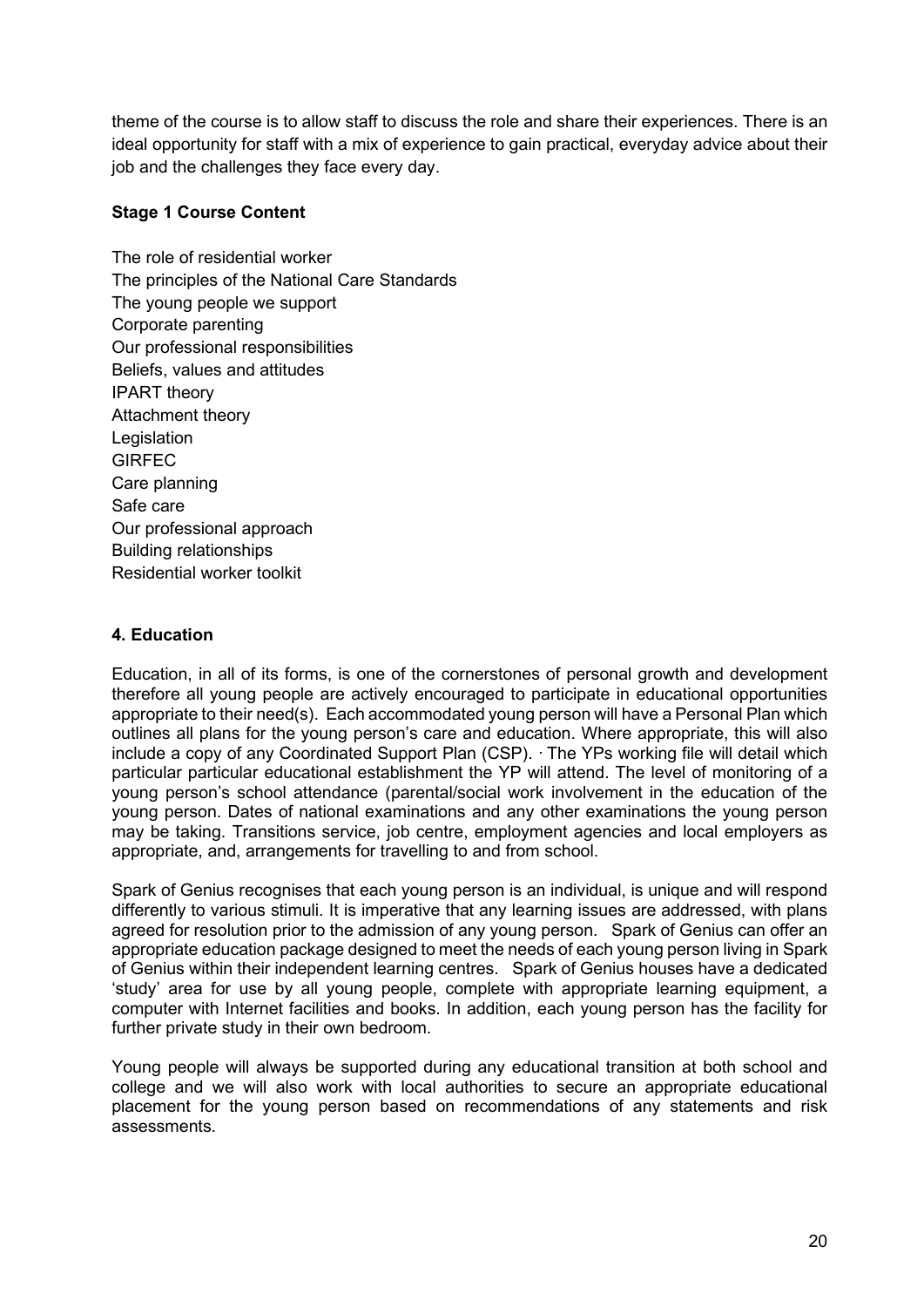We aim to equip each young person with the ability to manage life events so that they can deal with adversities, recognise opportunities and ultimately shape their own future for the better. To achieve this we feel educational attainment is a key factor. Therefore we will:

- Ensure stability and continuity of care through supportive corporate parenting and the development of secure attachment patterns in order to raise self-esteem.
- Provide 1:1 professional teaching support (with the support of our Woodside staff) to fill gaps in learning, and to coordinate integration into any other educational placements or mainstream schooling.
- There is no time limit on this process and it is accepted that for some voung people a return to mainstream may not happen; we will work with the LA to ascertain if these young people would be better suited to our Woodside In these cases our specialist teaching staff from the school will provide a broad and balanced curriculum to ensure each young person reaches their full potential.
- Liaise daily with school and provide support by encouraging regular attendance, assisting with homework and promoting after school activities through a 24 hour curriculum.
- Ensure each young person has access to a computer and a quiet space in which to study. All bedrooms are equipped with desks and chairs, and the education centre is also available to learners out of school hours.

#### **5. Health**

At Woodside, we understand the value of good health and wellbeing and support our young people intensively within this focus area. Key Workers will ensure that all young people are registered with local medical services such as a GP, Dentist and Optician within 48 hours of arriving at the home and that check-up appointments are made as part of the admission process. We promote healthy lifestyle choices on a day to day basis through a well-balanced diet and ample opportunities for physical activity. We support young people to attend health appointments and record the outcomes of appointments, acting upon any which require a follow up. We access local external services when required including sexual health clinics, drug support services, CAMHS and hospitals. Medical consent forms are completed upon a young person's admission to the home. Young people are educated through key working sessions, residents meetings and informal discussion regarding the importance of maintaining a healthy lifestyle.

All medication at Woodside is securely stored within the staff office in a secure medical cabinet, in line with Royal Pharmaceutical Society guidelines. All young people have their own individual health files. The young people also have individual storage boxes for the storage of their medication, again one is for prescribed and one is for non-prescribed medication; these are maintained by staff and are checked against written record for accuracy. Weekly balance checks ensure that all medication is checked and accounted for.

#### **Consultant Psychologist**

As aforementioned, Spark of Genius provides the services of consultant psychologist Dr Marie Holmes who is able to offer a broad range of assessments, services and therapies to young people and support to staff, and is able to link in with external agencies and local authorities as appropriate.

Dr Holmes has a Doctorate in Clinical Psychology from the University of Glasgow after working for several years in both NHS and Independent services. She has over 20 years experience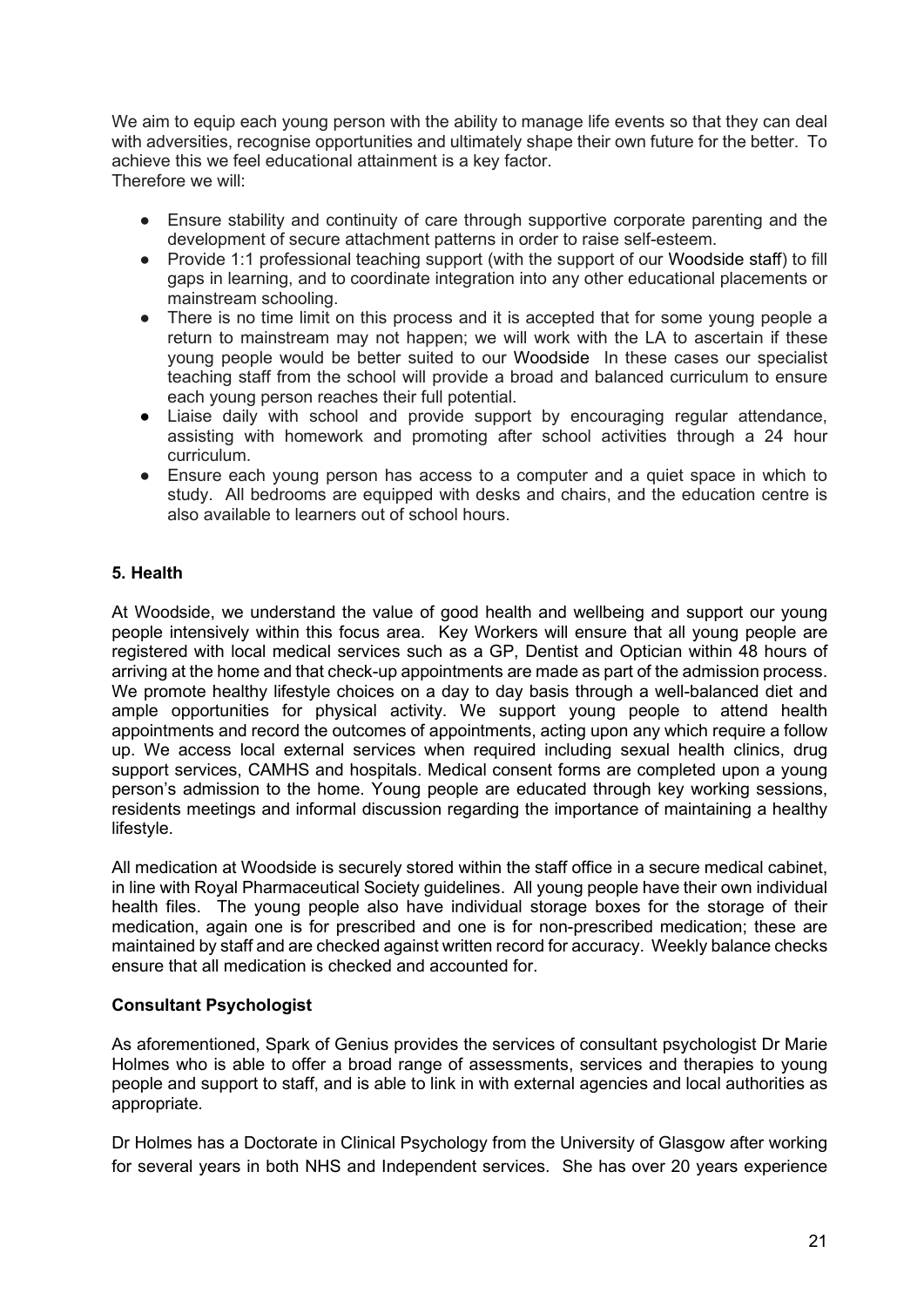working in adult mental health, patient psychiatry, autism services, brain injury rehabilitation, addictions and child and family services. Alongside these roles, Marie also spent a decade working for and providing staff training for Scotland's Breathing Space Suicide Prevention Centre.

For a full range of Dr Holmes' counselling expertise and therapies please visit her page on the counselling directory at http://www.counselling-directory.org.uk/counsellors/marie-louiseholmes.

#### **6. Staffing Matters**

**Staff Team Structure** Registered Manager Assistant Manager Team of 10 staff for Day shifts 4 Wakened Night staff 1 Ancillary staff member for cooking and cleaning

#### **Staff Team Supervision, Training and Development**

All Woodside personnel are subject to a vigorous screening process prior to commencing employment in line with Safer Recruitment and Safeguarding processes. This includes verification from the PVG Scheme, interview, a minimum of 3 references are required, however, we request references from all workplaces where an individual has worked in child care. We also require confirmation that they are not disqualified from working with children.

Staff must complete a comprehensive induction and a six month probation period. They are supervised on a quarterly basis and appraised annually.

We have a robust annual training programme to prepare staff to work with children and young people aged 9 - 17yrs which includes:

- Child Protection and Dealing with Disclosure.
- Health & Safety, Fire Safety and First Aid.
- Safe Food Handling.
- Therapeutic Crisis Intervention ( TCI)
- Combating Bullying.<br>● Managing Challengii
- Managing Challenging Behaviour.
- Understanding Attachment Disorders.
- Child Development (a key focus to understand different needs).
- Risk Assessment and Risk Management.
- Policies and Procedures e.g. Whistleblowing.

Staff also attend regular supervision and support with their line manager which covers any practice issues and identification of any necessary training required for personal development.

Each member of staff is required to register with the SSSC on commencement of employment. within 6 months of start date and achieve required qualifications within the registration time frame. Spark of Genius will encourage and support staff members to gain further as well as achieve these qualifications.

Appendix 1 Organisational Structure of Woodside

Appendix 2 Qualifications and Experience of Management Team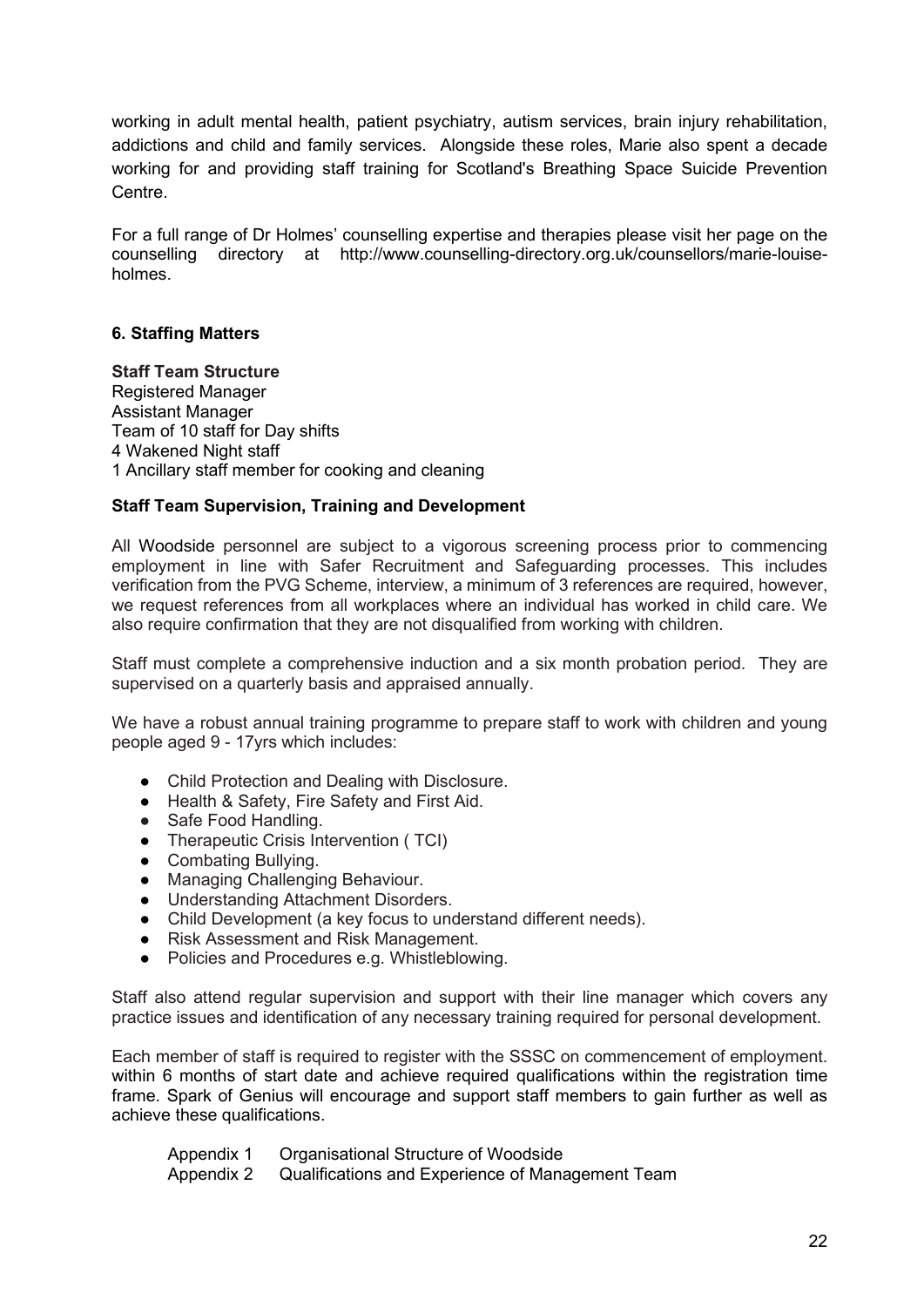## **Appendix 1 Organisational Structure of** Woodside Farmhouse

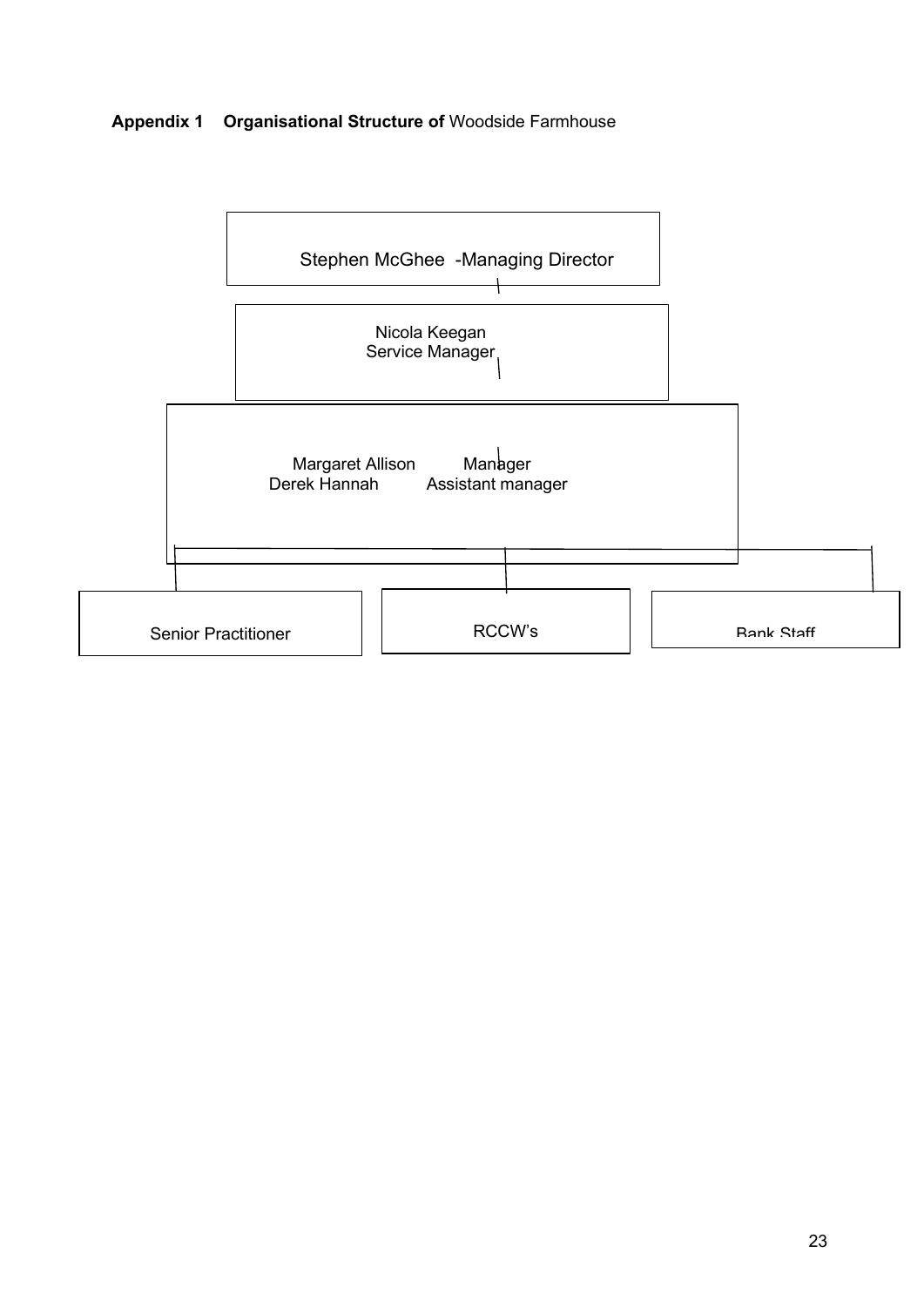**Appendix 2 Qualifications and Experience of Management Team**

**Responsible Individual** 

**Stephen McGhee**

**Managing Director**

**Stephen has been with Spark of Genius since 2004 after gaining an Honours degree in Business and Management and his NEBOSH qualification for Health and Safety.**

**He has 16 years of experience working with vulnerable children and young people in a variety of roles within Spark from Education Assistant to Managing Director.**

**Stephen has been central to building Spark's reputation and quality from a small, 10 young person school with 8 staff members to a large organisation with nearly 100 children and young people in our care, a further 200 in education and over 500 staff across multiple sites. Throughout this time Stephen has led key functions such as Quality, Referrals, Health and Safety, Fire Safety, Residential Care and Education Management.**

**Residential Services** 

**Education Services**

#### **Residential Manager**

#### **Margaret Allison**

Magy joined Spark of Genius in December 2007, she has 27 years experience working with vulnerable adolescents within residential care working in the Public & Private sectors, within open and secure provision ; 13yrs of which were within managerial roles. Magy has a SVQ4 & a management award in Supervising & Managing Personal Social Services .

Prior to moving to Woodside Magy managed Adult Support & Children's Services, within Spark of Genius, supporting young people within the community in a variety of settings.

#### **Assistant Manager**

#### **Derek Hannah**

Derek joined Spark Of Genius in 2005. Derek began his career as a classroom assistant. Derek was part of a team which provided education and support to young people who could not sustain main stream education. Derek moved to Riverside House which the first residential house of Spark of Genius. Derek worked day shift for a year then moved onto night shift where he remained for 9 years. Derek completed his HNC and SVQ 3 on social care. in 2015 & was promoted to a senior practitioner where he assisted the management team as well as being a positive role model to the residential care workers. In 2016 Derek moved with the Riverside manager to West Cottage which was newly opened and required an experienced staff team. Due to the staffing issues Derek spent 3 weeks secondment at Woodside Farm. Derek then